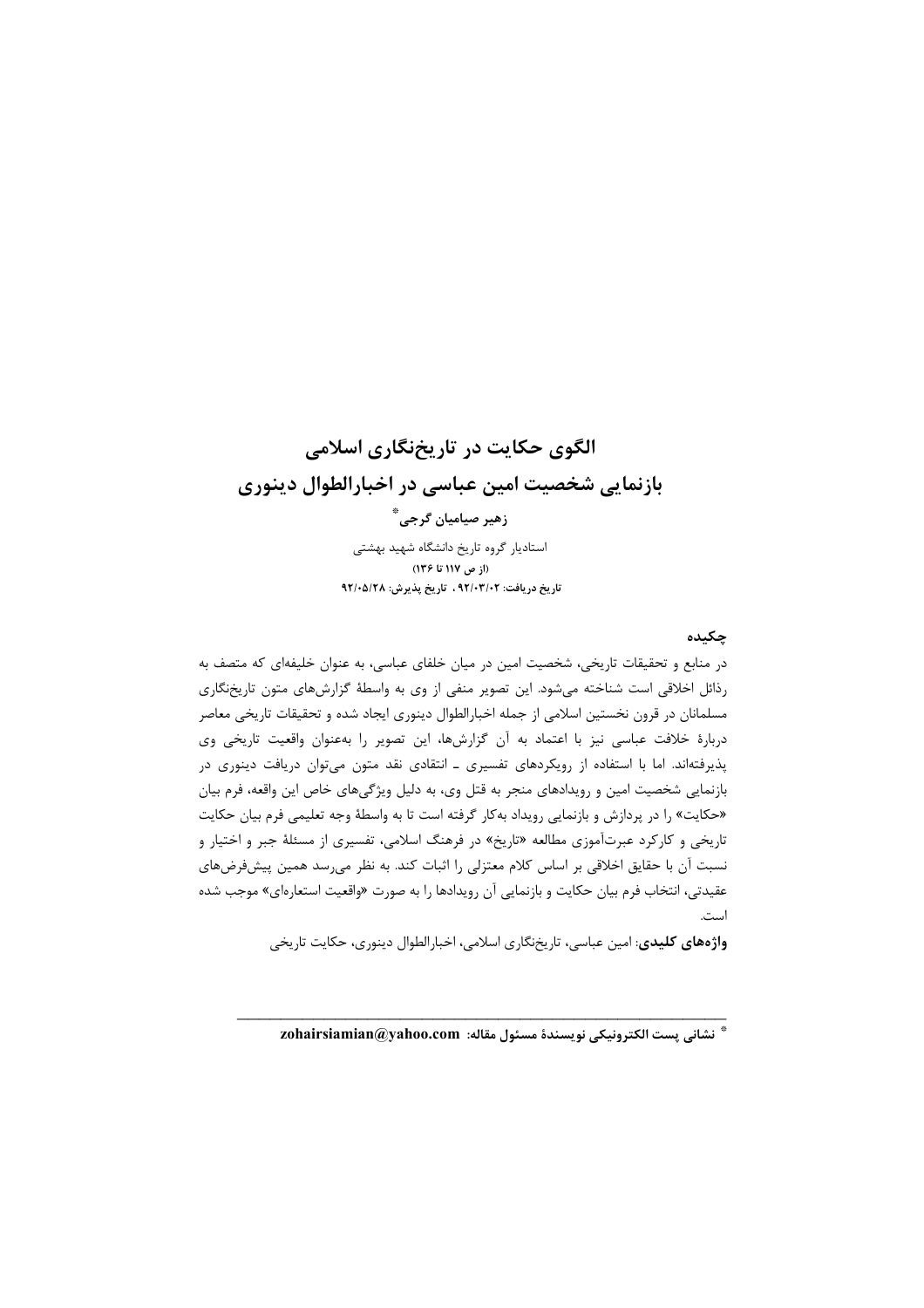#### مقدمه

امروزه مهم ترين هدف علم تاريخ، شناخت واقعيت گذشته در نظر گرفته مي شود. واسطهٔ شناخت گذشته نیز متون تاریخی است. بنابراین محقق تاریخپژوه باید با نقد و بررسی اثری که دربارهٔ وقایع گذشته اطلاعاتی را ارائه می کند به شناسایی واقعیت گذشته نزدیک شود. شناخت واقعیت گذشته نیز بر اساس رهیافتهای معرفتشناسی مختلفی صورت می گیرد که تفسیر گرایی یکی از آنهاست. بر اساس این رهیافت شناخت واقعیت بهصورت عینی آن گونه که رهیافتهای تجربه گرایانه مدنظر دارند ممکن نیست بلکه مسئلهمحوری در فرايند شناخت واقعيت، تفسير، فهم و معناست. در اين رويكرد مؤلف، مفسر، بافت، متن، زبان و افق از مهمترین مؤلفههایی هستند که محقق علوم انسانی باید در فرایند تفسیر واقعیت، نسبت و جایگاه این مؤلفهها را درنظر گیرد (منوچهری، صص۵۲\_ ۷۸). براین اساس اگر بیذیریم هر متن تاریخی، عملاً روایت زبانی مؤلف اثر از رویدادهای گذشته است که براساس طرحوارهٔ تفسیری وی صورت می گیرد می توان این نکته را هم مطرح کرد کهدانش ما از گذشته از طریق شکلها و قالبهای روایی تعیین میشود و هنگامی که فرد دربارهٔ گذشته سخن می گوید در حقیقت داستانی را روایت می کند. هیچ گاه نباید تاریخ را بهعنوان علائم مشخص و روشنی از رویدادها بشماریم، بلکه باید گفت تاریخ یا تواریخ ساختهای نمادین و استعارهایی گسترش یافته هستند که رویدادهای گزارش شده را به فرهنگ ادبیای که با آن آشنایی داریم، شبیه میسازند. مورخ به دنبال ساختن مجموعهای از رویدادهاست به شیوهای که بتواند داستانی قابل فهم از آن استخراج کند. رویدادهایی كه فحوا و معنايي نمادين با ساختار يا طرحي قابل فهم ارائه كنند (وايت، ص ٣۵ ـ ۶۲).

بررسی شخصیت امین عباسی در اخبارالطوال نشان میدهد دینوری در گزارش خود از شخصیت و تحولات سیاسی دورهٔ خلافت وی به انتخاب گزارشهایی پرداخته است که شخصیت اخلاقی وی را متصف به ویژگیهایی مانند بیتدبیری، غرور و پیمانشکنی در قالب فرم بیان حکایی، و تحولات سیاسی دوران خلافت او را نیز حول موضوع جدال با برادرش مأمون و مبتنی بر شکستهای مداوم وی که سرانجام به قتل او منجر شده است، نشان میدهد. مشابه این رویکرد در الفتوح ابناعثم کوفی و مروج|لذهب مسعودي نيز وجود دارد.

با عنایت به مبنای نظری طرح شده پرسش مقاله این است که بازنمایی شخصیت امین عباسی در اخبارالطوال دینوری بر اساس چه شکل روایی صورت می گیرد و به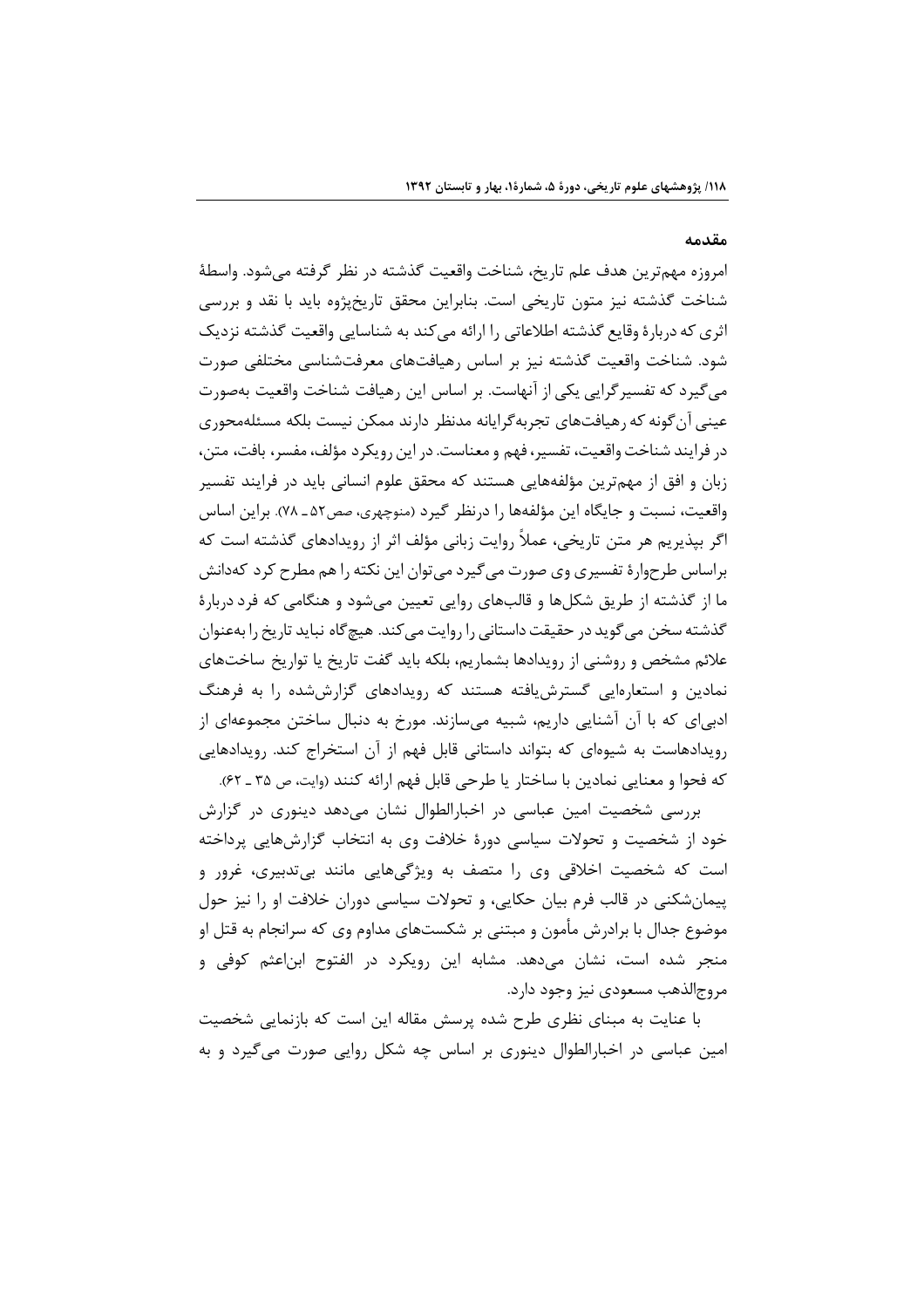تولید چه معرفتی دربارهٔ شخصیت وی منجر میشود و دلیل تولید چنین شکل روایی و معرفتي از اين واقعيت تاريخي در اثر دينوري چيست؟

مدعا این است که گزارشهای دینوری از شخصیت امین عباسی و رویدادهای منتهی به قتل وی، در شکل روایی «حکایت ـ قصص» بیان شده است و دلیل انتخاب این فرم بیان برای بیان حکایت سرنوشت امین به عنوان فردی پیمانشکن و مغرور نیز از طرحواره تفسیری دینوری، از روند کلی تاریخ نتیجه میشود که بر مبنای باورهای كلام معتزلي در تفسير آيات قرآن، به ارائهٔ يک رابطه اخلاقي بين ارادهٔ الهي و اختيار انسانی در انتخاب سرنوشت خود در این رویداد میپردازد. مسئله این است که بین هدف از ارائه یک ایده با فرم بیان آن رابطهای معنادار وجود دارد که پیامدهایی را برای ساختار، اجزای روایت، معنا و محتوای روایت در پی دارد.

از دیگر سوی به نظر میرسد از آنجا که دینوری قصد داشته است با مرور شخصیت امین به تعلیم صدق حقیقتی اخلاقی بر اساس کلام معتزلی بیردازد از فرم بیان «حکایت» برای بیان این رویداد استفاده کرده است بنابراین آنچه که دینوری درباره شخصیت و رویدادهای دورهٔ وی گزارش میکند، عینیت تاریخی نداشته و «واقعیت استعارهای» هستند. زیرا «قصص ــ حکایت» فرم بیانی است در فرهنگ و ادبیات دورهٔ اسلامی که محتوای آن به «تعلیم» باوری عقیدتی و یا اندرزی اخلاقی به عنوان «حقیقت صادق» اختصاص دارد (مشرف، ص ۹ – ۱۴٪<sup>(۱)</sup> و برآمده از شاخهای از علم «ادب» در فرهنگ اسلامی است که موضوعات تاریخی را نیز شامل می،شود<sup>؟؟</sup>. ویژگیهای کارکرد تعلیمی این فرم بیان، پیرنگ روایت را به شیوهای خاص و بر اساس تضاد تعریف میکند تا درستی هنجارهای اخلاقی طرح شده برجسته شود چرا که در پیرنگ روایت است که امکان طرح مفاهیم وجود دارد.

پیرنگ الگو یا ساختار حوادثی است که در متن روی می دهند و به معنی توالی وقایع است که عموماً به صورت ترتیب زمانی با رابطهای علیeمعلولی ارائه می شود و حاصل طرز پیوند میان ترتیب و توالی زمانی حوادث و نظم و سامانی است که همین حوادث به شیوهای زمانمند و مکان مند در متن به خود می گیرند (دیبل، ص ۱۲۴ و ۱۲۹).

بنابراین بازنمایی رویدادها بر اساس طرحوارهٔ تفسیری مؤلف در پیرنگ حکایت خود را نشان میدهد. در این نمونه نیز به نظر می رسد به دلیل هماهنگی فرم بیان حکایت با درونمایه طرحوارهٔ تفسیری دینوری از رویدادهای تاریخی، این قالب توسط وی برای بازنمایی رویدادهای تاریخی انتخاب شده است زیرا «معناسازی از طریق روایت ـ حکایی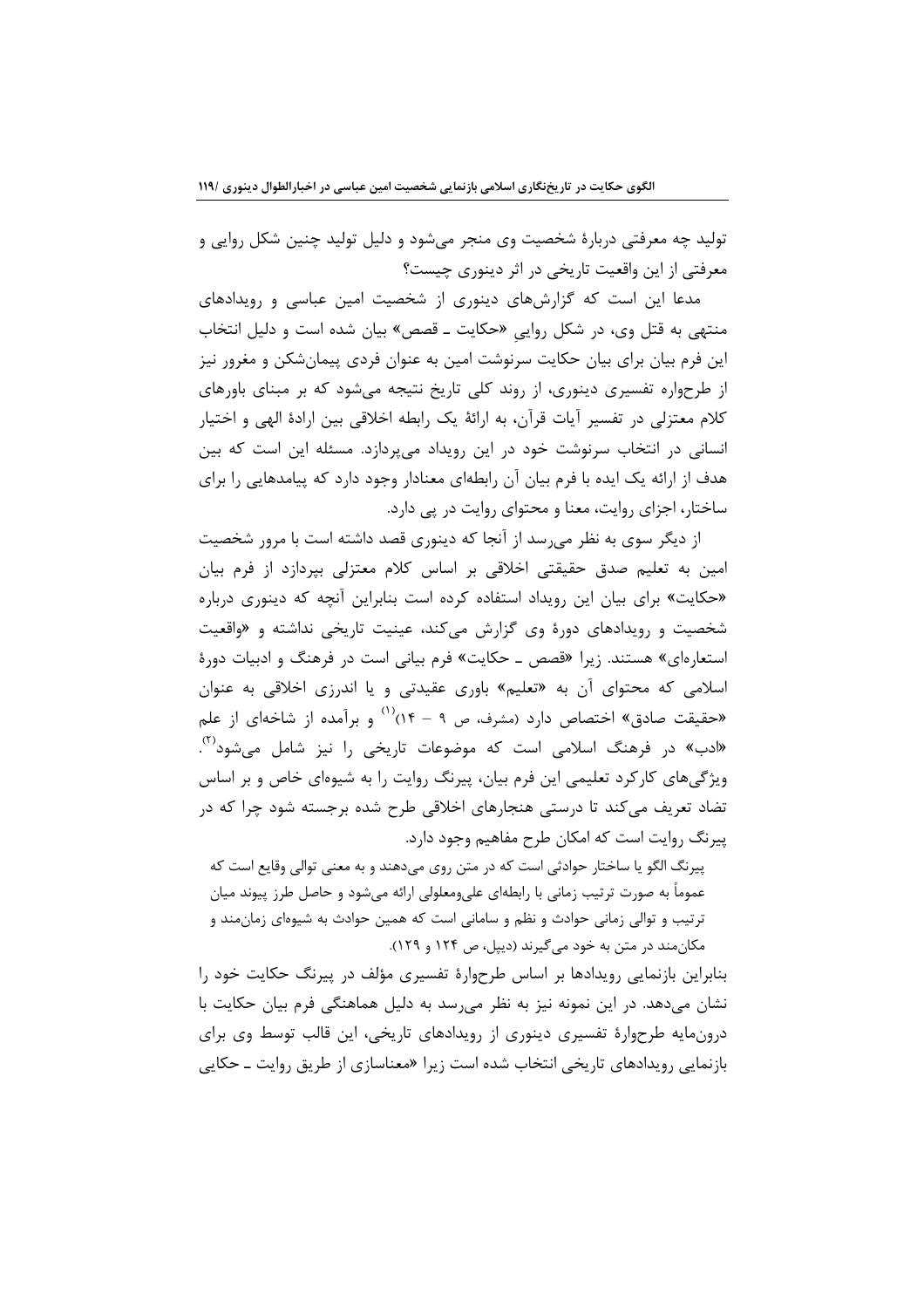۔ کنش بسیار مهمی است که فهم - مفاهیم انتزاعی ۔ را از طریق داستان و تمثیل ۔ برای مخاطب ـ آسانتر می کند» (بامشکی، ص ۲۴).

مسئلهٔ اصلی این است که با توجه به کارکرد تعلیمی این فرم بیان، آنچه که در محتوای این قالبهای حکایی مورد اشاره قرار میگیرد از جنس حقایق ازلی است و نه واقعیت تاریخی بنابراین کاربرد آن ایدهها به عنوان اطلاعات تاریخی دربارهٔ شخصیتها یا رویدادهای تاریخی صحیح به نظر نمی رسد و باعث کژتابی در شناخت و فهم واقعیتهای گذشته میشود که در مورد شخصیت امین عباسی این اتفاق در تحقیقات تاريخي معاصر افتاده است (رفاعي، ج ١، صص ١٩۴ - ٢٠٣، طقوش، ص ١٢۴، حسن، ص ۴۹۶ -۴۹۸، عش، صص ۸۵ - ۹۰، دوری، ص ۱۹۱، عبدالنعیم، ص ۱۰۱، عبدالمنعم، ص ۲۲۲، جمیلی، ص ٨٢، ايوب، صص ٧١\_ ٧٣، عبادي، ص ١٠٠، عبدالهادي، ص ٢٢۴، وكيل، ص ٣٠٢، اقبال، ص ١۵۴ -١۶٨، بيات، ص ٣٠١ و ٣٠٢، زرين كوب، ج ٢، ص ۶٨ و ٧٧، فياض، ص ١٩٠، شهيدى، ص ١٨٩، خضري، ص ۶۶، احمدوند، ص ۲۰۸). البته تداوم اين تصوير از امين متأثر از ميراث تاریخنگاری اسلامی در قرون بعدی است که بر پایهٔ زاویه دید مورخین قرون نخستین اسلامی به این رویداد ساخته شده است. با توجه به اهمیت عبارتها و کلمات در این مقاله، موارد مورد تأكيد با خط مشخص شده است (ادامه مقاله).

## مبانی قر آنی طرحوارهٔ تفسیری دینوری

با بررسی اثر دینوری میتوان دریافت مهمترین مؤلفهٔ طرح تفسیری دینوری در بازنمایی گذشته در روایتهای تاریخی اخبارالطوال، مبنایی قرآنی دارد که می توان بهطور نمونه در کاربرد آیات سورهٔ فجر<sup>۳)</sup> در بازنمایی اش از دورهٔ عباسی مشاهده کرد (دینوری، ص ۳۸۴). محتوای آیات این سوره بازخوانی سرنوشت اقوام عاد، ثمود، ارم و فرعون به عنوان کسانی است که «طغیان/سرکشی» و «فساد/تبهکاری» کردند و درونمایهٔ آن، یادآوری موقعیت «ابتلاء/آزمایش» انسان در قبال ارادهٔ الهی و تعریف نسبتی بین نعمت و محنت انسان در دنیا و آخرت با میزان عملکرد آدمی به نیکی بر مبنای تفسیری معتزلی است<sup>(۴)</sup>. اما نکتهٔ مهم این است که این آیات در بازنمایی دینوری از رویدادهای دورهٔ منصور عباسی، از سوی عمرو بن عبید معتزلی بهعنوان هشدار و انذار به خلیفهٔ عباسی گفته میشود و در نهایت از بیان عمرو به خلیفه یادآوری میشود «و لمن عمل و الله بمثل عملهم» (همانجا).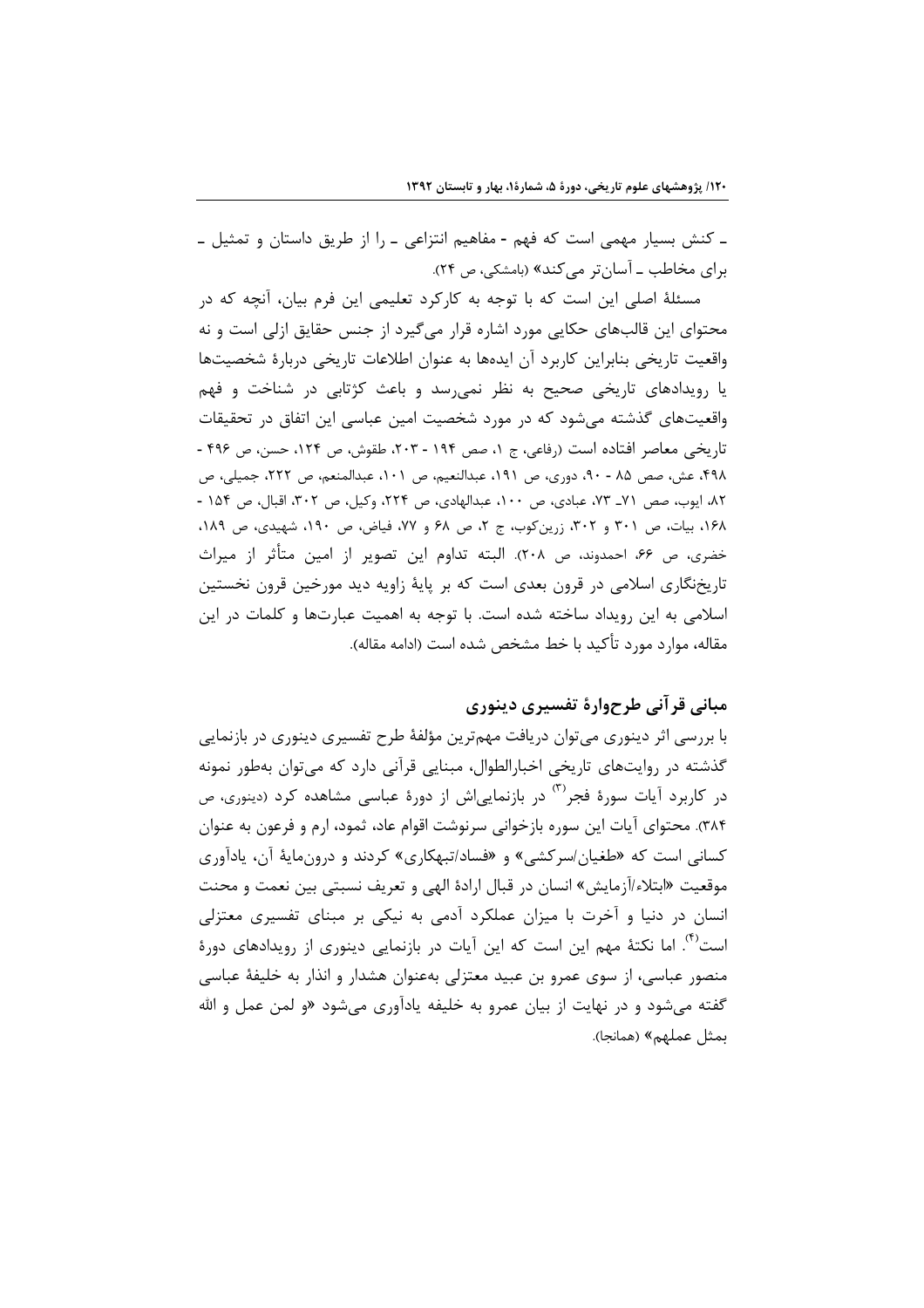بدینترتیب دینوری بر اساس این آیات قرآنی، یکی از قواعد تعریف شده درباره حرکت تاریخ یا حیات انسان در فرهنگ اسلامی یعنی رابطهٔ «غرور، طغیان، زوال» را بر مبنای طرحوارهٔ تفسیری برآمده از این سوره برای خواننده برجسته میکند. انتخاب این حکایت و بازنمایی همدلانهٔ دینوری از آن، نشان از باورمندی وی به چنین فهمی درباره چگونگی رقمخوردن سرنوشت آدمی در مسیر تاریخ دارد.

بنابراین به نظر می رسد انتخاب موضوعها و گزارشها و تنظیم و ویرایش روایت رویدادهای «گذشته» برای ورود به «تاریخ» روایتشده توسط دینوری، همین معیار است زیرا رویدادهای تاریخی از منظر این ارزشها، معنای خاصی پیدا کرده و به شکل خاصی مورد قضاوت و ارزشگذاری قرار میگیرند و در نتیجه همراه با گزینشها و برشهای خاصی از رویدادهای گذشته توسط مورخ در اثر تاریخی به روایت درمی آیند.

روايت حكايي از رويداد تاريخي در اخبارالطوال دىنورى

برای شناسایی هرچه دقیقتر این مسئله، به بررسی بازنمایی دینوری از شخصیت امین عباسی و رویدادهای منتهی به تبدیل شدن امین به نخستین خلیفهٔ مقتول عباسی به عنوان نزدیکترین رویداد به دورهٔ زمانی حیات دینوری (فو ۲۸۲ هـق) پرداخته تا با آگاهی از مؤلفههای مفهومی موجود در گزارشها، معنا و دلالتهای بازنمایی دینوری از این رویداد بهتر شناخته شود.

این محتوا و شیوهٔ گزارشگری دینوری با تفاوتهایی در تاریخ یعقوبی<sup>(۵)</sup>، تاریخ الرسل و الملوك طبري<sup>(۶)</sup>، الفتوح ابن اعثم كوفي<sup>(۷)</sup>، مروج الذهب مسعودي<sup>(۸)</sup> ادامه يافته است ـ هرچند این رویکرد دینوری در الفتوح و مروج الذهب مشهودتر است ـ تا بدانجا که ابناثیر دربارهٔ امین عباسی میآورد «و لم نجد فی سیرته ما یستحسن ذکره من حلم، او معدلة، او تجربة، حتى نذكرها و هذا القدر كاف» (ج ۶، ص ۲۹۵) همانطور كه ابن طقطقي نيز دربارة وي مي گويد «كان الامين كثير اللهو و اللعب، منقطعاً ال<sub>ى</sub> ذلك، مشتغلاً به عن تدبیر مملکته» (ص ۲۰۴). این تصویر منفی به عنوان واقعیت شخصیت امین عباسی بهواسطهٔ انتقال و اقتباس تعاریف مورخین متقدم از وی به متون تاریخنگاری بعدی مانند تاریخ خلفای سیوطی (صص ۲۹۰ – ۳۰۰)، تاریخ ابن خلدون (ج ۳، صص ٢٨٢ – ٢٩٧)، روضةالصفا ميرخواند (ج ۵، ص ٢۶١٣ و ٢۶٢١) و حبيبالسير خواندمير (ج ۲، ص ۲۴۶) به عنوان واقعیتی عینی پذیرفته شده است.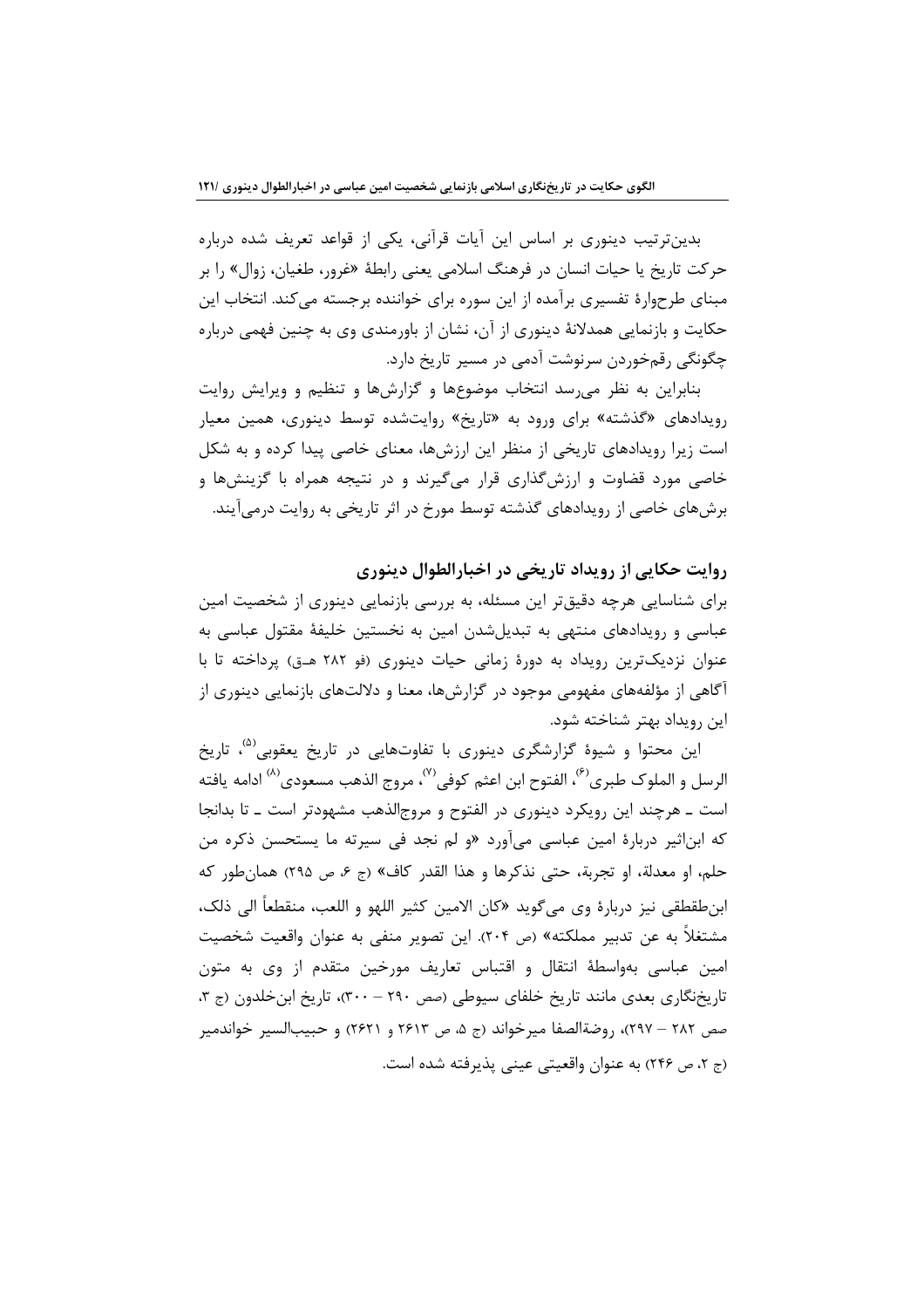بنابراین در بازنمایی دینوری است که برای نخستینبار در سنت تاریخنگاری اسلامی قرون نخستین، تصویری اخلاقی در قالبی حکایی برای تبیین دلایل سقوط محمد امین بازنمایی میشود در حالیکه متون تاریخنگاری متقدم که قبل از دینوری از این رویداد گزارش می کنند تاریخ خلیفه ابن خیاط (صص ۳۰۴ – ۳۱۰) و المعارف ابنقتیبه دینوری (ص ٣٨٢) است كه هيچيک چنين فرم بيان و محتوايي ندارند.

هرچند دینوری به شیوهٔ گزارشمحور از عهدنامه هارون در انتخاب امین و مأمون برای خلافت یاد می کند و در قالب خبری رویدادنگارانه میآورد:

در این سال هارون در حالی که دو پسرش محمد امین و عبدالله همراهش بودند حج گزارد و هارون برای آن دو فرمانی نوشت که نخست محمد امین ولیعهد است و پس از او عبدالله مأمون و أن نامه را داخل كعبه أويخت و به بغداد برگشت (دينوري، ص ٣٨۵).

مسئله اینجاست که گزارشهای دینوری از دوران هارون، بهطور مشخص حول موضوع ولایتعهدی هارون و عملکردها و گفتگوهایی است که در اینباره انجام میدهد (همان، صص ۳۸۷ - ۳۹۲) و حجم عمده از بازنمایی دینوری از رویدادهای دورهٔ هارون را دربر می گیرد همانطور که این بخش از اثر وی بهنحوی بازنمایی شده است که در پیوستگی موضوعی با گزارش وی از تحولات سیاسی جدال امین و مأمون قرار دارد و در مقایسه با دیگر بخشهای اثر، عمده صفحات بخش خلافت عباسی اخبارالطوال را به خود اختصاص داده است (همان، صص ۳۹۲ - ۴۰۰).

همین رویکرد دینوری نشاندهندهٔ اهمیت این موضوع برای وی است چرا که وی را به سمت بازنمایی از شخصیت امین با تصویر اخلاقی منفی جهتدهی میکند که در آن روایتهایی همراه با قضاوت دربارهٔ شخصیت امین و نتایج تصمیم هارون و سرنوشت امین وجود دارد بهنحویکه عملاً گزارشهای دینوری از روند وقایع دورهٔ امین، تحقق پیش بینے ها و صفاتے است که برای وی در حکایتهای دورۂ هارون مطرح شده است.

بعد از اشاره به این عهدنامه، دینوری سه حکایتی را بیان می کند که در راستای تبیین طرح نظری این نوشتار قرار میگیرد. دینوری بعد از گزارش اقدام هارون دربارهٔ اعلام ولایتعهدی دو پسرش در مکه و تنظیم عهدنامه، با اشاره به نقش کسایی در تربیت امین و مأمون، خواب زبیده مادر امین را از قول کنیز ویخالصه گزارش می کندکه درآن تصویری خاص از شخصیت محمد امین بازنمایی میشود. این خوابگزاریها در متون تاریخنگاری عصر عباسی یکی از شیوههایی است که در آن آینده خلافت هرکدام از خلفا مورد اشاره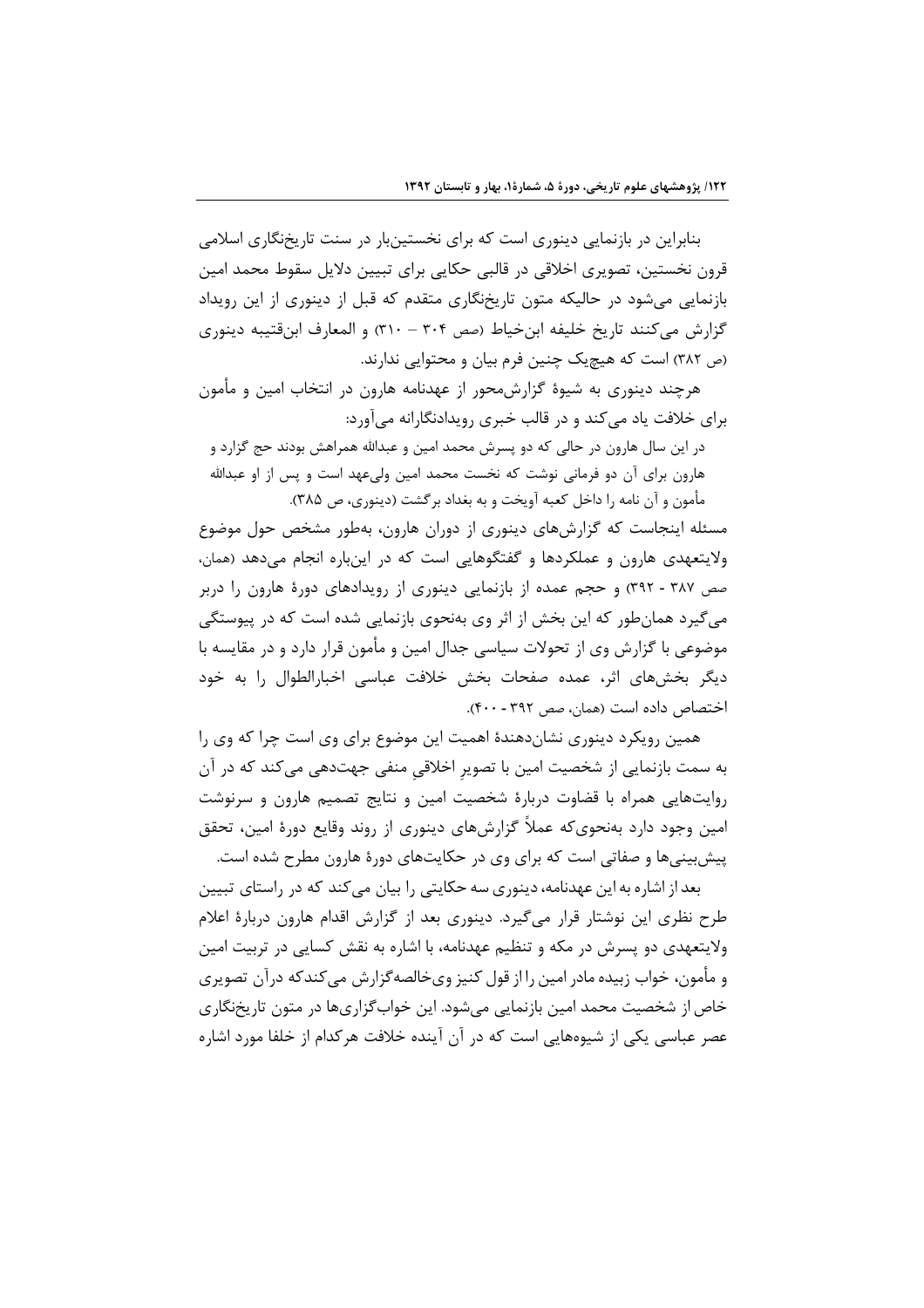قرار میگیرند و پیش از اینکه واقعیت تاریخی داشته باشند بهعنوان «ایدئولوژی اختربینانه/خوابگزاری برای مشروعیت سیاسی» شناخته میشوند (گوتاس، ص ۶۴).

در عین حال که محتوای حکایت نشان میدهد در دورهٔ زمانی بعد از رویداد طراحی شدهاند زیرا محتویات آن ناظر به روندی است که در کلیت وقایع محقق شده است و نشان از آگاهی راویان آن به آنچه که در آن رویداد واقع شده است دارد اما در بافت فکری فرهنگ اسلامی، تصویری که از شخصیتها، گفتارها، کردارها و کلیت رویداد بدین شیوهٔ پیش گویانه ارائه می شود با اینکه قالب «استعارهای» دارد در تفکر و فرهنگ مخاطبان مسلمان «واقعي» تلقى مى گردد (فهد، صص ۶۰ ـ ۹۹ و ستارى، صص ۱۱۰ ـ ۱۱۸).

در بازنمایی دینوری، راوی این حکایت کسایی، مُوَدِّب امین است و از قول زبیده نقل می کند که چهار زن به خواب زبیده پس از بهدنیاآوردن امین میآیند و توصیفی از آیندهٔ امین در خلافت برای زبیده ارائه می کنند که در این روایت صفات امین شامل این موارد است: «ملك قليل|لعمر، ضيق|لصدر، عظيم|لكبر، واهي|لأمر، كثير|لوزر، شديد|لغدر»، «ملك قصاف، مبذر متلاف، قليل الإنصاف، كثير الاسراف»، «ملك ضخم، قليل الحلم، كثيرالإثم، قطوع للرحم»، «ملك غدار، كثيرالعثار، سريع الدمار» (دينوري، صص ٣٨٧ - ٣٨٨).

همان طور که از کلمات این عبارتها مشخص است، طرحوارهٔ این جملات، پردازش تصویری منفی از امین را بازنمایی میکند اما مهمتر آن است که این کلمات نیز هم سوی با طرحوارهٔ تفسیری «غرور، طغیان، زوال» هستند. به خصوص کلمات «عظیم|لکبر، شدید|لغدر، ملکغدار» که گزارشهای دینوری از روند وقایع که در ادامهٔ اثر میآید تحقق این مفاهیم را نشان میدهد درعینحال که دیگر کلمات عملاً پیشبینی آینده حیات سیاسی امین آنگونه که دینوری گزارش میکند نیز هستند مانند «قطوع الرحم، قليل العمر، شديد الغدر».

دلالت معنایی که از کنار هم قرارگرفتن این کلمات نتیجه میشود نیز با طرحوارهٔ تفسیری «غرور، طغیان، زوال» دینوری همسوست و بهنحوی این معانی از بازنمایی دینوری از شخصیت و عملکرد امین دلالت میشود که کوتاهی عمر/ زوال نتیجه وجود چنین صفتهایی است: سنگدلی، تکبر، ضعیفالنفس، فراوانی گناه، پیمانشکنی، خوش گذرانی، دورویی، اسرافکاری، نابردباری، خطاکاری، پیمانِشکن، لغزشکاری، خونریز و برعکس یعنی نتیجه وجود چنین صفتهایی نیز کوتاهی عمر/ زوال است. این همگرایی صفات اخلاقی یاد شده با وضعیت زوال بر مبنای طرحوارهٔ تفسیری ـ طرحشده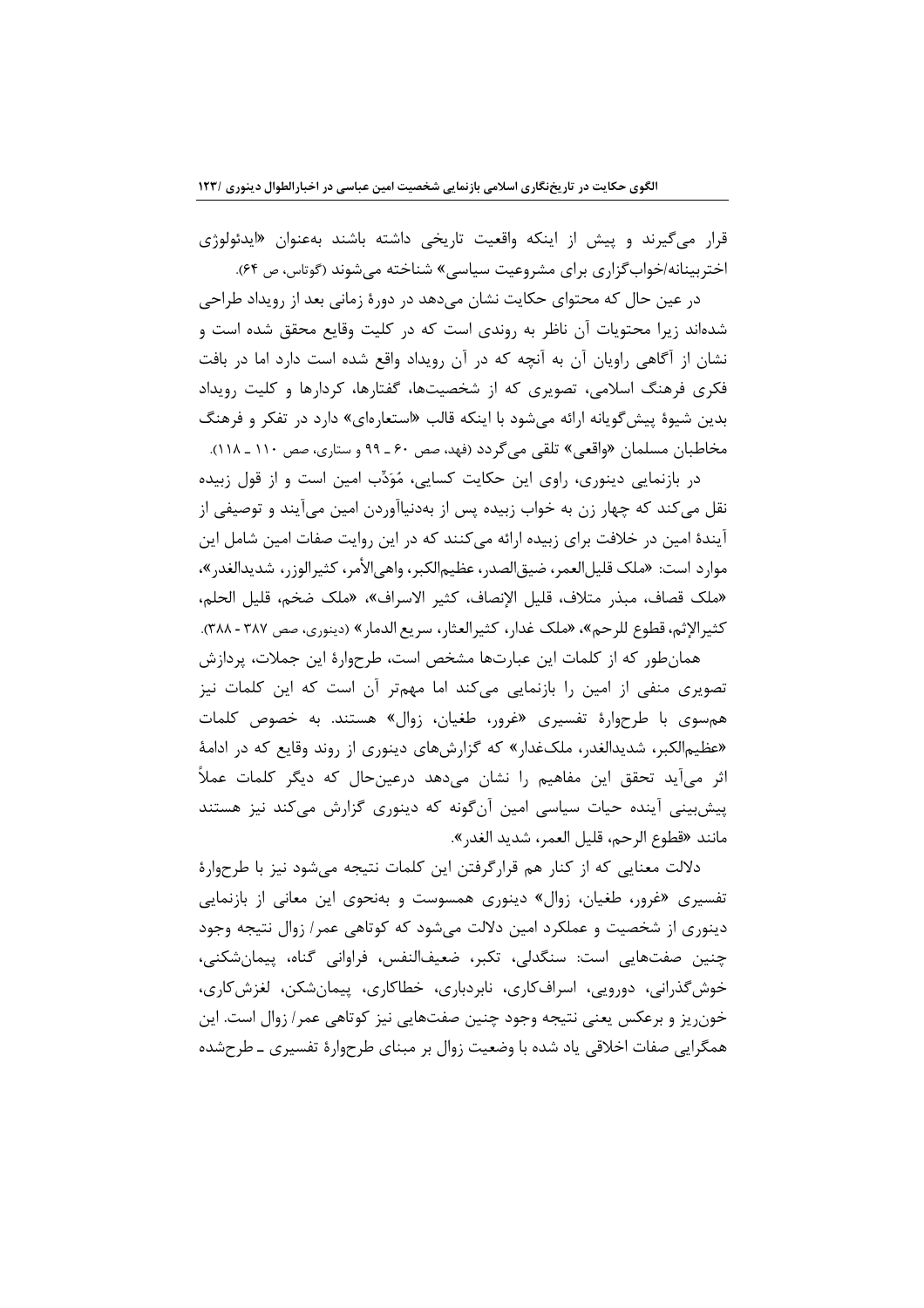در آیات سورهٔ فجر در ماجرای عمرو بن عبید ـ است که رابطهٔ اخلاقی|ی بین انجام عمل صالح با اختیار آدمی و رقمخوردن سرنوشت نیک برای وی درنظر میگیرد.

آنچه که در اینجا اهمیت دارد این است که مؤلفههای عقیدتی این طرح تفسیری دینوری در بازنمایی وی تحقق تاریخی خواهد یافت و به مثابه یک قانون واقعی در حیات تاریخی بشر جلوه خواهد کرد هرچند در باطن امر گزارشهای تاریخی وی از واقعيت رويدادها بيان استعارهاي اين حقايق اخلاقي ديني هستند.

همانطور که دینوری مجدداً در ادامهٔ همین گزارش به نگاه ویژه هارون دربارهٔ اختلاف امین و مأمون اشاره کرده و از قول اصمعی، بهعنوان معلم آنان در پاسخ به توانايي آنان در يادگيري «فنون|لادب» ميگويد: «ما رأيت مثلهما في ذكائهما و جودة ذهنهما، فاطال الله بقاءهما، و رزق الامة من رأفتهما و معطفتهم» (همان، ص ٣٨٨). دينوري در ادامه بازنمایی خود میآورد هارون درحالی که اشک در چشمانش حلقه زده و امین و مأمون را به سینه چسبانده بود در پاسخ به پرسش اصمعی که «هذا شیء قضی به المنجمون عند مولدهما، او شيء اثرته العلماء في أمرهما؟» ياسخ مي<هد « بل شيئ اثرته العلماء عن الأوصياء عن الأنبياء في امرهما» و در ادامه مي¢ويد كه «كيف بكم إذا ظهر تعاديهما و بدا تباغضهما، و وقع باسهما بينهما حتى تسفك الدماء، و يود كثير من الأحياء انهم كانوا موتى؟ (همان، ص ٣٨٩).

کاربرد این حکایت حاوی خبری «ماثور/پیشبینیشده» از سوی «اولیاءالله» در بازنمایی دینوری، در حالیکه از سوی معلم آنان، آرزوی بهرهمندی «امت» از «ذکاوت، استعداد، مهربانی و عطوفت بیمانندشان» مطرح می شود، در راستای همان طرحوارهٔ تفسیری دینوری است و نشان میدهد نخستین «دشواره انتقال قدرت» در تاریخ خلافت عباسی که به ظهور «فتنه» در میان امت اسلام منجر شد، در آگاهی تاریخی و خاطرهٔ جمعی «امت»، به موضوعی خاص و عبرتآموز تبدیل شده است (ملحم، فصلهای مختلف) زیرا در حالیکه هر دو نامزد ولایتعهدی «مارأیت مثلهما» و از انواع «فنون الآدب» بهطور کامل برخوردار بودند، برخلاف امر مورد انتظار امت، «تعادی و تغاضب» بین دو برادر با در پیش گرفتن مسیر غدر اخیانت توسط امین روی داد.

بهرغم وجه مثبت موجود در این حکایت که تشابهی را بین شایستگیهای امین و مأمون در «فنونالادب» مورد اشاره قرار میدهد و تبیین ظهور نزاع بین دو برادر را در امری مُقَّدَر محول بازنمایی مے سازد اما در حکایت بعدی مجدداً تضاد بین منش اخلاقی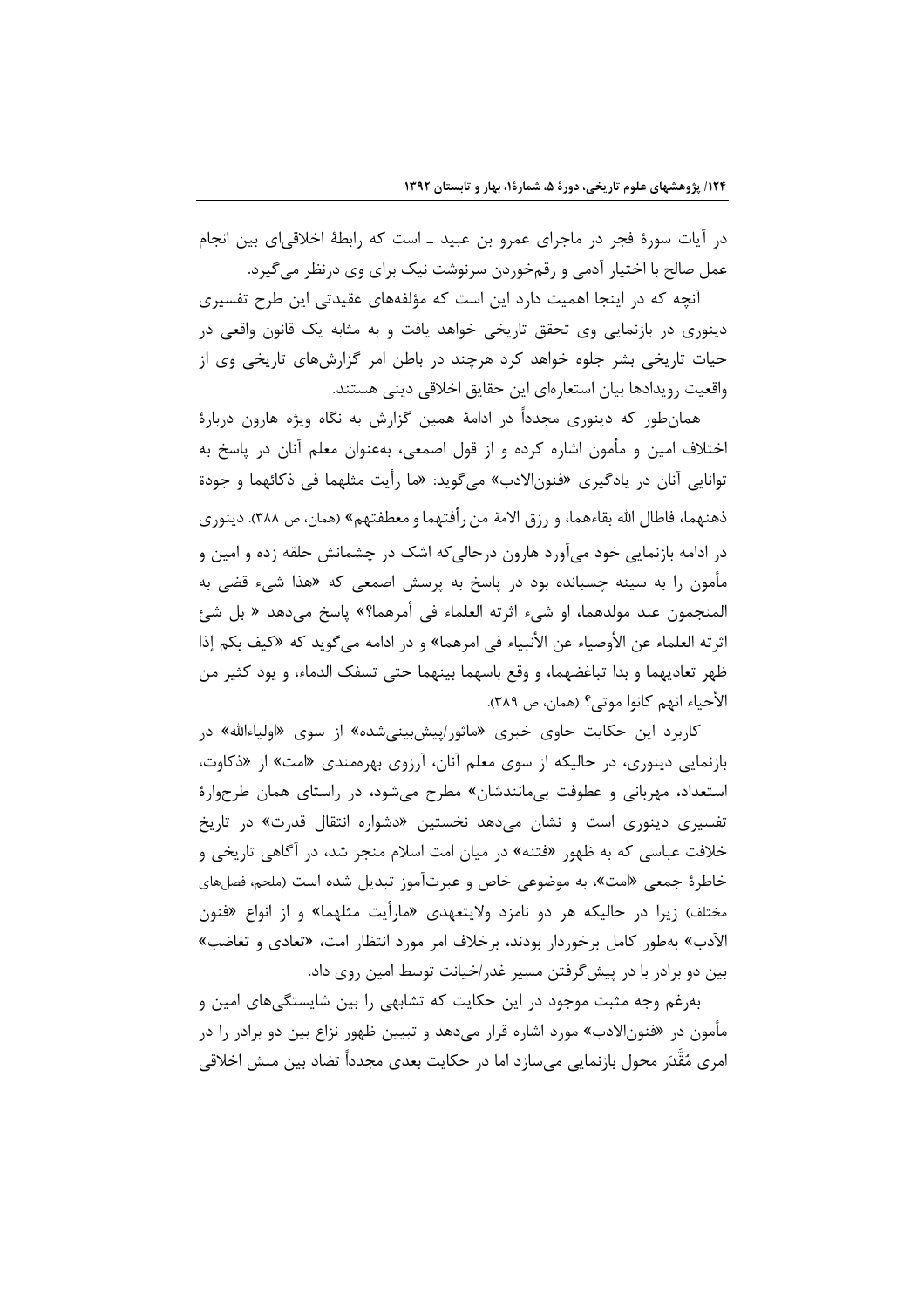امین در برابر سجایای اخلاقی مأمون کانونی و برجسته میشود بهنحویکه بین منش اخلاقی امین و مأمون با توانایی آنها در امر حکومت رابطه برقرار میکند و بدینترتیب امر مُقَّدَر طرحشده در حکایت پیشین، به قیود اخلاقی همسوی با طرحوارهٔ تفسیری قرآنی دینوری مرتبط می شود و از وضعیت مُقَّدَر -مشیت گرایانه ــ خارج می شود.

این حکایت بهطور مشخص دربارهٔ تصمیم هارون برای انتخاب ولیعهد بعد از خود است درحالی که پیش از آن دینوری در ابتدای گزارش خود از دورهٔ هارون، تصمیم هارون برای ولایتعهدی را در قالب یک رویداد اعلام کرده است اما بازگشت وی به این رویداد بدین شکل حکایی نشان میدهد دینوری بر ارائه/تولید یک عبرت اخلاقی از طريق مرور اين رويداد خاص تأكيد دارد.

دینوری دربارهٔ ماجرای انتخاب امین و مأمون به جانشینی از قول اصمعی به مشورت هارون با فضل بن ربیع اشاره دارد که در آن هارون به این نکات اشاره می کند: وقد علمت اني ان وليت محمداً مع ركوبه هواه، و انهماكه في اللهو و اللذات خلط على الرعية، و ضيع الأمر، حتى يطمع فيه الأقاصي من اهل البغي و المعاصي، و ان صرفت الأمر الي عبد الله ليسلكن بهم الحجة،و ليصلحن الملكة،و ان فيه لحزم المنصور و شجاعة المهدى (همان، ص ٣٨٩).

در بازنمایی دینوری، از جلسهٔ مشاورهٔ هارون با «غلام عباسی» در موضوع «امر خطیر عظيم، و الزلة فيه لاتستقال»، «اتفق رأيهما على توليه محمد العهد، و تصيير عبدالله من بعده، و قسمه الأموال و الجنود بينهما، و ان يقيم محمد بدار الخلافه، و يتولى المأمون خراسان» نتیجه می شود (همان، ص ۳۹۰). درحالی که در دیگر متون تاریخی این دوره، این مشاور، یحیی برمکی است (ابن اعثم، ج ۸، ص ۳۸۵ و مسعودی، ج ۴، ص ۲۱۳) به نظر می رسد دلیل انتخاب فضل بن ربیع در این حکایت توسط دینوری نیز همسوی با طرحوارهٔ تفسیری دینوری در بازنمایی این رویداد است و بر اساس پیرنگ حکایت این رویداد در بازنمایی دینوری، از همان ابتدای مسئولیت «امر خطیر عظیم»ی که «الزلة فیه لاتستقال» است بر عهدهٔ فضلبن ربیع گذاشته شده است زیرا بهرغم اینکه هارون نسبت به خصائص منفی امین برای امر حکومت آگاهی داشت و آنرا هم به فضل: ربیع اعلام کرده بود، اما این مشورت نادرست «غلام عباسی» بود که منجر به انتخاب امین به ولایتعهدی برخلاف تمایل هارون شد. به نظر می رسد این شیوهٔ بازنمایی با مفهوم «یطمع فیه الأقاصي من اهل البغي و المعاصي» در اين حكايت ارتباط دارد و اين دلالت معنايي شكل می گیرد که فضلبن بیع نیز از مصادیق این مفهوم است هرچند دینوری در آینده رویداد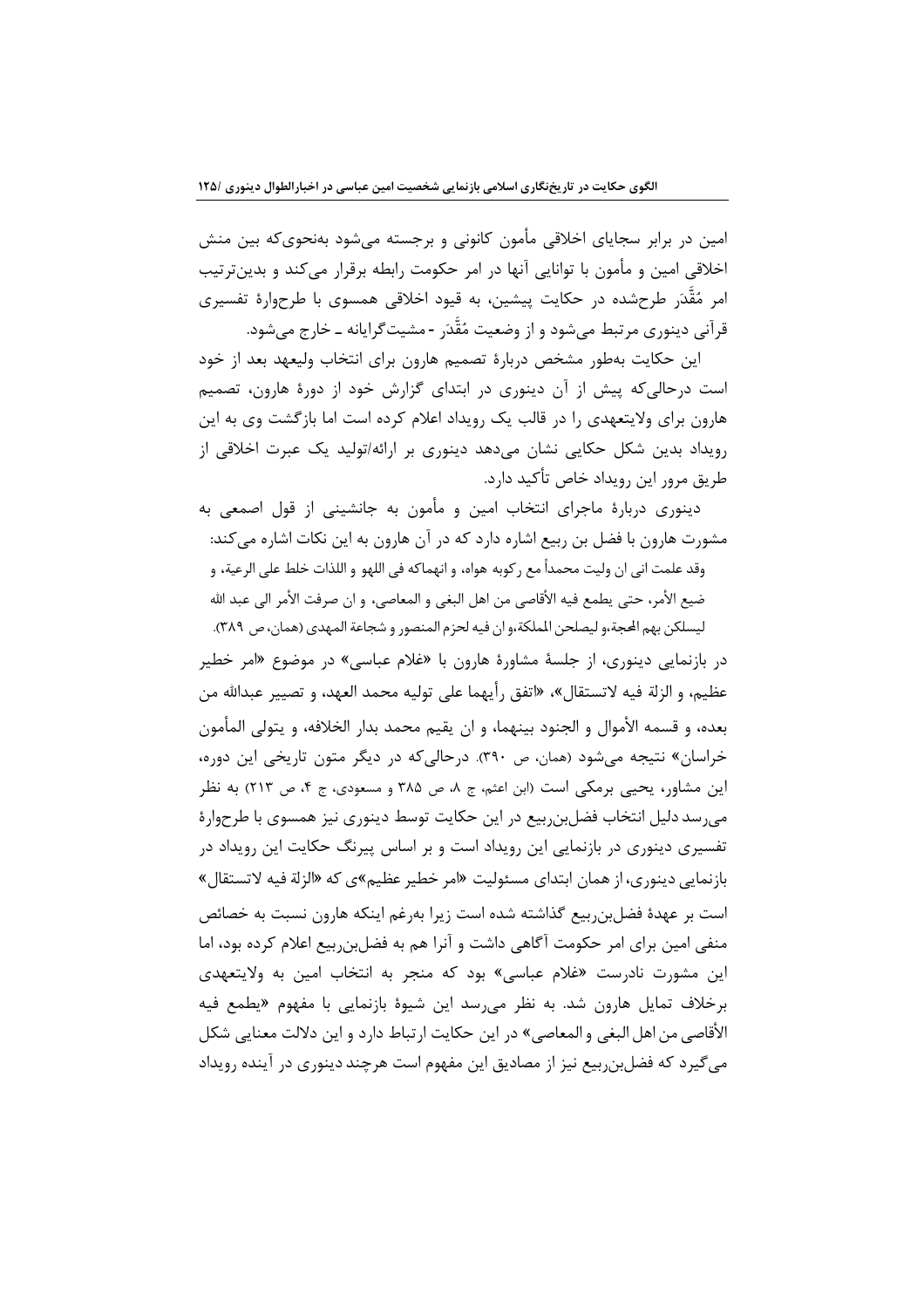نامی از وی نمیبرد و نقش افراد دیگری مانند اسماعیل بن صبیح بهعنوان «کاتبالسر» امین (دینوری، ص۳۹۳ - ۳۹۴) و علیبنعیسی بن ماهان به عنوان «شیخ هذه الدوله» (همو، ص ٣٩۶) ,ا به عنوان ديگر مصاديق «يطمع من اهل البغي و المعاصي» برجسته مي كند.

بر اساس این حکایت، جملههای هارون، پیرنگ روایت بازنمایی دینوری از روند شکل گیری این جدال را نشان می۵هد زیرا جمله اول گفتار هارون دربارهٔ شخصیت اخلاقي امين، «و قد علمت اني ان وليت محمدا مع ركوبه هواه، و انهماكه في اللهو و اللذات خلط على الرعية، و ضيع الأمر»، «علت» پيرنگ ,وايت ,ا نشان مے,دهد و مبناي گزینش و بازنمایی روایتهای او از عملکرد امین در برابر مامون است و «معلول» موجود در پيرنگ روايت، جمله دوم هارون، «يطمع فيه الأقاصي من اهل البغي و المعاصي» است که در بازنمایی دینوری از رویدادهای بعدی در روایتهای انتخاب شده و سوگیرانه در سقوط امین خود را نشان میدهد به این معنی که پیروی امین از «هواه» منجر به «ضيع الامر» و «يطمع من اهل البغي و المعاصي» مي شود.

در سويه متضاد حكايت يعني شخصيت مثبت مامون، ويژگي هاي «و ان فيه لحزم المنصور و شجاعة المهدى» بيانشده در گفتار هارون، علت پيرنگ روايتهاى دينورى در بازنمایی اش از روند نزاع دو برادر است و معلول آن ــ که روایتهای چگونگی رسیدن خلافت به مأمون است ــ مبتنى بر جمله اول هارون دربارهٔ مأمون، «و ان صرفت الأمر الي عبد الله ليسلكن بهم الحجة، و ليصلحن الملكة» بازنمايي و اين معنا كه «دورانديشي» و «شجاعت» مأمون باعث «اصلاح ملک» مے شود دلالت مے گردد.

همان طور که مشخص شد درونمایهٔ اصلی این رابطهٔ علیومعلولی موجود در پیرنگ روایتهای بازنمایی دینوری از این نزاع، همسوی با طرحوارهٔ تفسیری دینوری است که حول محور «غرور، طغیان» و «پیمانشکنی، خیانت» در ربط با «زوال» حکومت در مقابل «وفاداري، تعهد» و «حلم، طاعت» در ربط با «دوام» حکومت قرار مي گيرد و تمام گزارشهای رویداد بهعنوان درونمایهٔ داستان نیز حول پردازش پیرنگ مبتنی بر این طرحوارهٔ تفسیری دینوری بازنمایی شدهاند زیرا که دینوری قصد دارد در بازنمایی خود این معنا ٫ا د٫با٫هٔ مأمون برای خواننده دلالت کند «کان شهما، بعید اهْمة، ابی النفس، و كان نجم ولد العباس في العلم و الحكمة» (ص ۴۰۱) در حالي كه كه وي اين عبارت را در آغاز بخشی که به خلافت مأمون اختصاص دارد میآورد.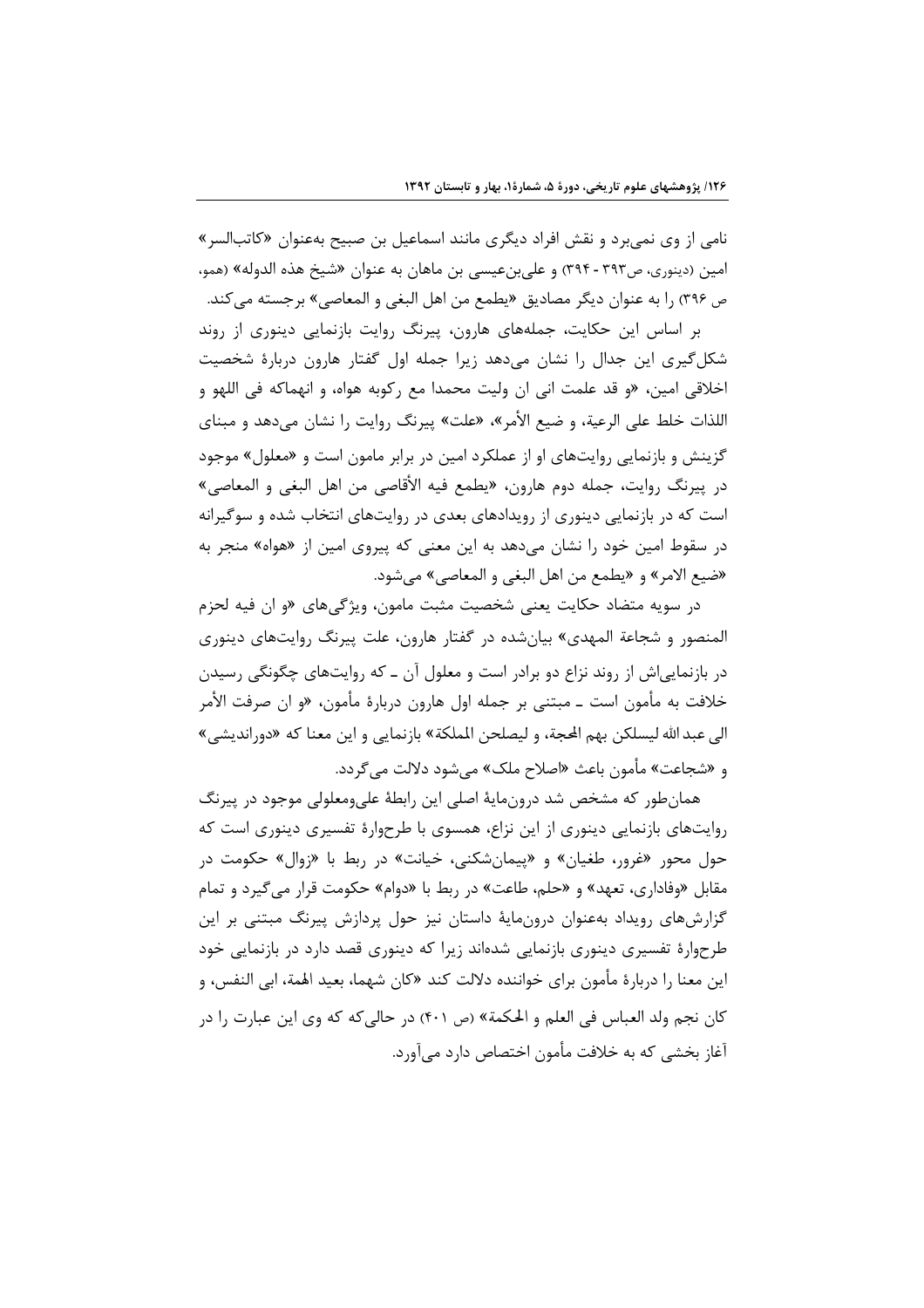محتوای این گفتارها همگی نشان از هنجارها و باورها در حوزهٔ «شایست و ناشایست»های حکمرانی در تفکر اسلامی دارد که به عنوان موضوع محوری در سنت تاریخنگاری اسلامی طرح میشود (رابینسون، صص ۱۹۸ – ۲۰۸) و مورخین مسلمان در عمل مورخانه با مرور وقایع تاریخی در ذیل عبرت بر اساس پردازش واقعیتی استعارهای در قالبي حكايي، «حقايق اخلاقي» دربارة قدرت و سياست را به مخاطب آموزش می دهند. آنچه که به آن «آموزش فلسفه با مثال» گفته میشود (روزنتال، ص ۲۰).

ساختار روایت و الگوی حکایی در طرحوارهٔ تفسیری دینوری

انتخاب و تنظیم و جای گزاری روایتهایی که علی|لظاهر گزارش عملکردها و گفتارهای کنشگران حاضر در رویداد هستند، توسط دینوری بر اساس همین پیرنگ و طرحواره تفسیری انجام مے شود.

در حالي كه دينوري، اخذ بيعت امين بعد از مرگ هارون را بدين شيوه «فاتت الخلافة محمدا الامين ببغداد، يوم الخميس للنصف من جمادي الآخرة، و نعاه للناس يوم الجمعه، و دعاهم الى تجديد البيعة، فبايعوا» بازنمايي مي كند بلافاصله زوايه ديد روايت به ارائهٔ تصویر خاصی از کنش مأمون و اخذ بیعت برای امین از اهل خراسان پس از مرگ هارون منتقل شده و بدینشیوه روایت میشود که:

و وصل الخبر بوفاة الرشيد الى المأمون، و هو بمدينة مرو، يوم الجمعه لثمان خلون من الشهر، فركب الى المسجد الأعظم، و نودي في الجنود و سائر الوجوه، فاجتمعوا، و صعد المنبر، فحمد الله و اثني عليه، و صلى على النبي و آله، ثم قال: ايها الناس، احسن الله عزاءنا و عزاءكم في الخليفة الماضي، صلوات الله عليه، و بار ک لنا و لکم في خليفتکم الحادث، مد الله في عمره. ثم خنقته العبرة، فمسح عينه بسواده. ثم قال: يا اهل خراسان، جددوا البيعة لامامكم الامين. فبايعه الناس جميعا» (دينوري، ص ٣٩٢-٣٩٣).

بر اساس این شیوه روایتپردازی، دینوری در بازنمایی خود برای مخاطب این معنا را دلالت می کند که مأمون در کار عهد و پیمان خود استوار بوده است. در ادامه دینوری زاویه دید روایت را به کنش امین منتقل کرده و روایتی را میآورد با این مضمون که چگونه امین از همان ابتدا قصد خلع مأمون را از خراسان داشته است و تمایل و دلایلش به این کار را با مشاورش اسماعیلبن صبیح دبیر در میان گذاشته است (همان، ص ۳۹۳ -۳۹۴). سپس روایت انذاراین صبیح به امین در عدم غدر/ پیمان شکنی و آنچه که هارون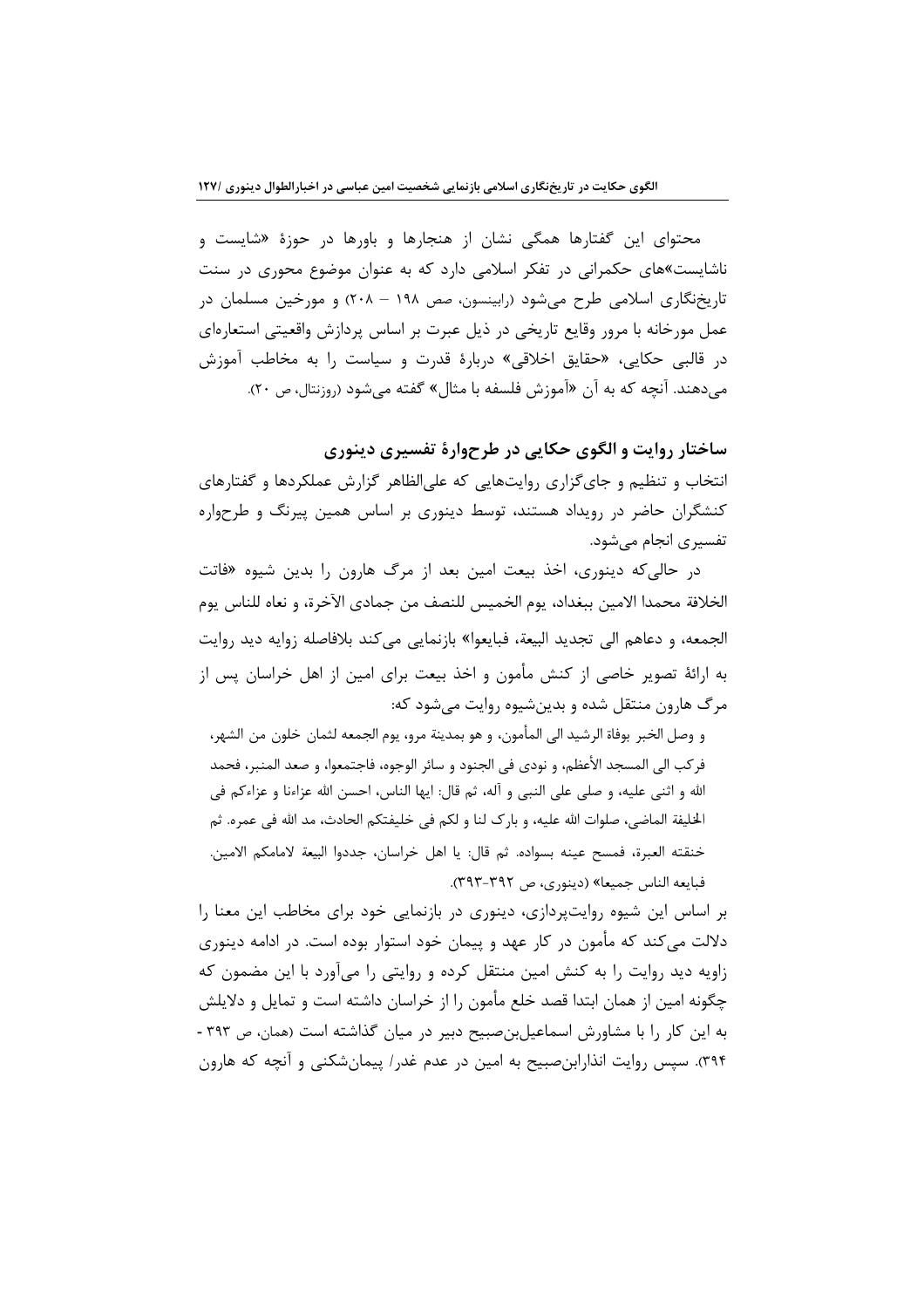بنیان نهاده بیان میشود در حالی که مفهوم میل به افزایش قدرت در این گفتار امین «ان الرشيد موه عليه في امر عبد الله بالزخرفه و لايجتمع فحلان في هجمة الا قتل أحدهما صاحبه»، این معنا را دلالت می کند که چگونه «هواه»، امین را به سمت طغیان و خیانت به پیمان سوق میدهد. درونمایه روایت نیز در راستای پیرنگ حکایت است که در آن امین به نصایح دیگران گوش نمی دهد و با این تصور که «رای» وی به «حزم» نزدیکتر است تصمیم به «نقض پیمان» میگیرد.

مهم اینجاست که پیرنگ روایت که در نظر/پیشبینی هارون نسبت به امین در عبارت «رکوه هواه» وجود دارد در این روایت بازنمایی و متحقق می شود و در حالی *ک*ه اسماعیل بن صبیح از اشتباه امین آگاه است و آن,را به وی گوشزد می *ک*ند اما به «هواه» تن مي<هد و در صف كساني قرار ميگيرد كه «يطمع فيه الأقاصي من اهل البغي و المعاصي» زيرا اين ابن صبيح است كه به امين چگونگي تحقق اين «هواه» را نشان داده و در پیمانشکنی وی شریک می شود و به وی پیشنهاد می کند:

اما إذ كان هذا رأيك، فلاتجاهره، بل اكتب اليه، و اعلمه حاجتك اليه بالحضرة، ليعينك على ما قلدک الله من امر عباده و بلاده، فإذا قدم عليک، و فرقت بينه و بين جنوده کسرت حده، و ظفرت به، و صار رهنا في يديک، فائت في امره ما اردت.

در ادامه بازنمایی دینوری، تأیید پیشنهاد ابنصبیح توسط امین با این عبارتها «اجدت یا ابن صبیح، و اصبت، هذا لعمری الرأی»، از آنجا که با «هواه» ـ به عنوان درونمایه پیرنگ روایت ـ هماهنگ است باعث می شود امین در نامهای به «دغل» متوسل شود و براي مأمون بنويسد: «ثم كتب اليه يعلمه ان الذي قلده الله من امر الخلافه و السياسة قد اثقله، و يسأله ان يقدم عليه ليعينه على أموره، و يشير عليه بما فيه مصلحته، فان ذلك اعود على امير المؤمنين من مقامه بخراسان، و اعمر للبلاد، و ادر للفيء، و اكبت للعدو، و آمن للبيضة» درحالي كه هدف واقعي وي«ظفرت به» است. بدین ترتیب معانی دلالتشده از این بازنمایی با صفات «شدیدالغدر» و «ملکالغدار» منتسب به امین در حکایت خواب زبیده تطابق می یابد زیرا دروغ، خیانتپیشگی، فریبکاری و پیمانشکنی امین در این بازنمایی دینوری به نحو خاص در ساختار و انتخاب نوع روايتها و كلمات و عبارتها برجسته شده است.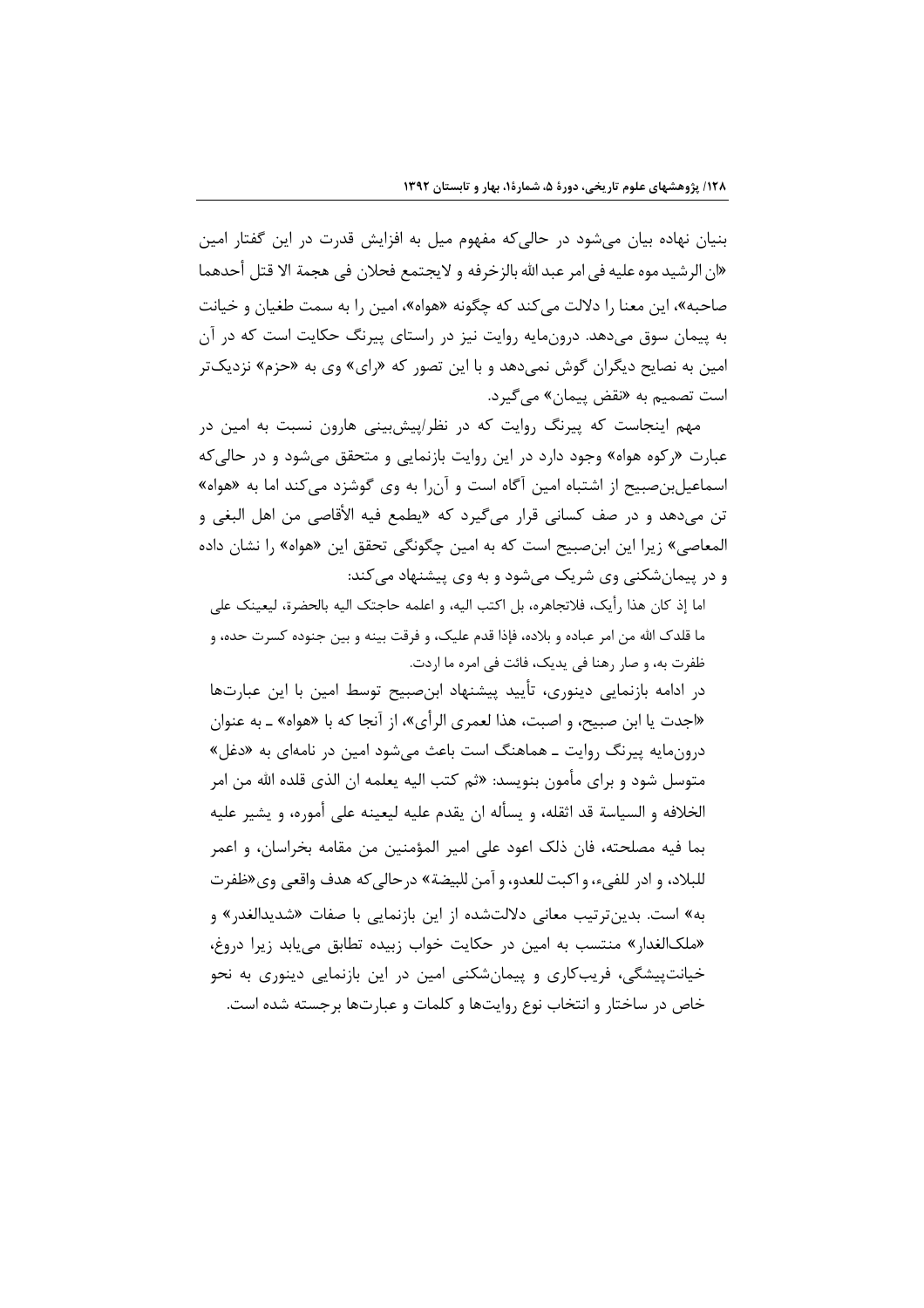در حالی که در سویه دیگر حکایت، بازنمایی دینوری از کنش مأمون دلالت بر صحت تصویری است که هارون دربارهٔ وی گفته است «و ان فیه لحزم المنصور و شجاعة المهدي». بر اساس انتخاب روايتها در بازنمايي دينوري، مأمون رسولان امين ــ عباس بنموسی و محمدبنعیسی عباسی ـ را که از بزرگان بنیعباس هستند، «اکرام و احترام» کرده اما برای اعلامنظر به آنان به مشورت با فضلبن سهل پرداخت که در بازنمایی دینوری وی «و کان اخص وزرائه عنده، و اوثقهم فی نفسه، و قد کان جرب منه وثاقة راي و فضل حزم» است (دينوري، ص ٣٩۵). همانطور كه گفتگوي مأمون با فضلبنسهل نیز دلالت بر بازنمایی دینوری از شخصیت مأمون است که دربارهٔ او می آورد «شهما، بعید الهمة، ابی|لنفس» (همان، ص ۴۰۱) چرا که با توجه به روایتهای استفاده شده در بازنمایی دینوری، ایستادن در برابر خواسته خلیفهای که به قول مأمون «الرجال و الأموال معه، و الناس مع المال» (همان، ص ٣٩۵)، با دارا بودن «حزم، شهامت، همت بلند، خویشتنداری، وثاقت رای» ممکن است و این همان معانی است که در بازنمایی صفات مأمون و فضل بن سهل توسط دینوری برجسته شده است.

در ادامه نیز انتخاب روایتهای این رویداد توسط دینوری همسوی با چنین درونمایه و پیرنگی صورت می *گ*یرد و پاسخ مأمون بر مبنای «دوراندیشی» و «خویشتنداری»، یاداوری «وفاداری به پیمان» به امین است. دینوری متن نامه مأمون به امین را در قالب چنین روایت و عبارتهایی بازنمایی کرده و میآورد:

و كتب معهم اليه: اما بعد، فان الامام الرشيد و لاني هذه الارض على حين كلب من عدوها، و وهي من سدها، و ضعف من جنودها، و متى اخللت بها، او زلت عنها لم آمن انتقاض الأمور فيها، و غلبة اعدائها عليها، بما يصل ضرره الى امير المؤمنين حيث هو، فراى امير المؤمنين في ان لا ينقض ما أبرمه الامام الرشيد (همان، ص ٣٩۵).

محوريت كلمات «كلب، وهي، ضعف، اخلل، زلت، انتقاض، ضرر، ينقض» در بازنمايي دینوری از این عبارتها، دلالت بر این معنی دارند که با نقض پیمان و برکناری مأمون چنین وضعیتی برای مملکت پدید خواهد آمد و این معانی با مفاهیم «رکوه هواه»، «نقض الامر»، «خَلَّط على الرعيه» ذكر شده در حكايت پيش بيني هارون درباره امين هماهنگ است همانطور که بازنمایی این روایت بدین شیوه و بیان آن مفاهیم در نوشتار مأمون معنای «حزم» را برای شخصیت مأمون دلالت و پیشبینیهای هارون در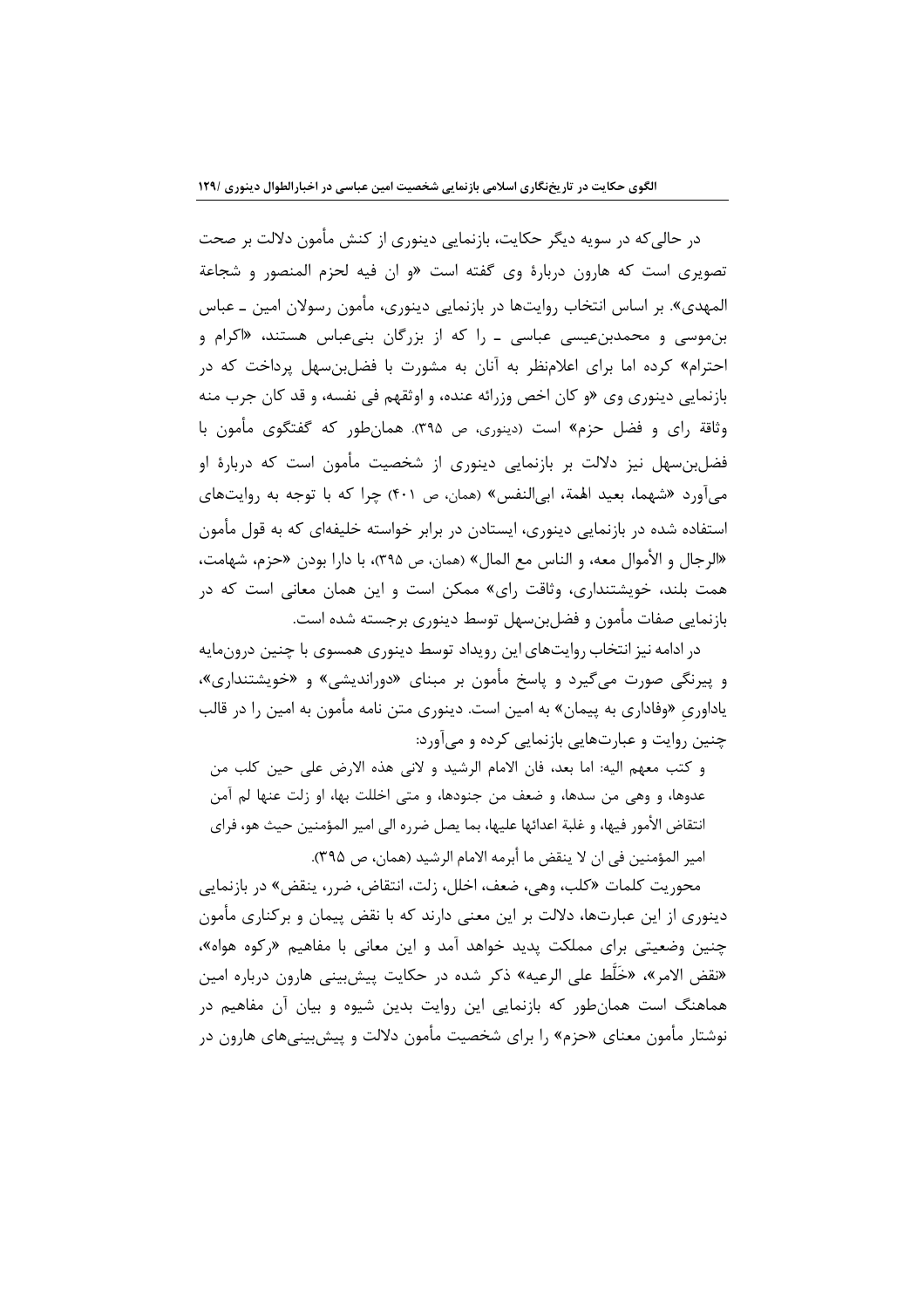عبارت «ان صرفت الامر الى عبدالله ليسلكن بهم المحة و ليصلحن الملكة» و «لحزم المنصور و شجاعة المهدي» دربارهٔ مأمون را بازنمايي مي *ك*ند.

بعد از این گزارش، دینوری زاویهدید روایت را به سمت کنش امین بازگردانده و واکنش وی به تذکر مأمون در رعایت پیمان و خطرات زیرپاگذاشتن آن را بازنمایی مے کند. دینوری مے آورد:

فلما قراه جمع القواد اليه، فقال لهم: اني قد رايت صرف أخي عبد الله عن خراسان، و تصييره معي ليعاونني، فلا غني بي عنه، فما ترون؟ فاسكت القوم. فتكلم خازم بن خزية، فقال: يا امير المؤمنين، لا تحمل قوادک و جنودک علی الغدر فیغدروا بک، و لا پرون منک نقض العهد فینقضوا عهدک. قال محمد: و لكن شيخ هذه الدولة على بن عيسى بن ماهان لا يرى ما رأيت، بل يرى ان يكون عبد الله معي ليؤازرني و يحمل عني ثقل ما انا فيه بصدده. ثم قال لعلي بن عيسي: اني قد رايت ان تسير بالجيوش الى خراسان، فتلى امرها من تحت يدى موسى بن امير المؤمنين، فانتخب من الجنود و الجيوش على عينك. ثم امر بديوان الجند، فدفع اليه، فانتخب ستين الف رجل من ابطال الجنود و فرسانهم، و وضع العطاء، و فرق فيهم السلاح، و امره بالمسير. فخرج بالجيوش، و ركب معه محمد، فجعل يوصيه، و يقول: و لا تبق على احد يشهر عليك سيفا، او يرمى عسكر ک بسهم، و لا تدع عبد الله يقيم الا ثلاثا من يوم تصل اليه، حتى تشخصه الى ما قبلى (همان، ص ٣٩۶).

آنچه که از بازنمایی دینوری به عنوان درونمایه معنایی این روایتها برای خواننده دلالت مي شود مفهوم «ييمان شكني، غرور، طغيان، بغي» است كه البته تحت $\mathbb{I}$ ثير «ركوه هواه» در امين باعث شده كساني مانند عليبنءيسي «شيخ هذه الدوله» شناخته شوند در حالی که در بازنمایی دینوری از شخصیت ابن ماهان، وی همان کسی است که رفتارش در زمان امارت بر خراسان در دورهٔ هارون «اساه السیرة و اظهر الجور» بوده و موجب «خرج» رافع بن نصر بن سیار شد که نتیجهٔ آن برکناری وی به فرمان هارون بود (همان، ص ٣٩١) بنابراين بر اساس اين بازنمايي دينوري، ابنماهان مصداق «من اهل البغي و المعاصي» در گفتار هارون است كه نتيجه «ركوه هواه» امين مي باشد.

همان طور که این شیوهٔ پردازش روایت از تصمیم و فرمان امین در بازنمایی دینوری نيز معاني صفات «كثيرالعثار، سريع|لدمار، كثير|لاثم» طرح شده در حكايت خواب زبيده را دلالت می کند که با مفاهیم خطاکار و پراشتباه بودن و خونریز بودنش در درونمایه این بازنمایی همسو است.

از دیگر سوی پیرنگ حکایت و وجه تعلیمی آن ایجاب میکند، در میانهٔ بازنمایی ماجرا که در قبال «رای» امین، «قواد قوم» «فاسکت» بودند، ناصحی مشفق، خطرات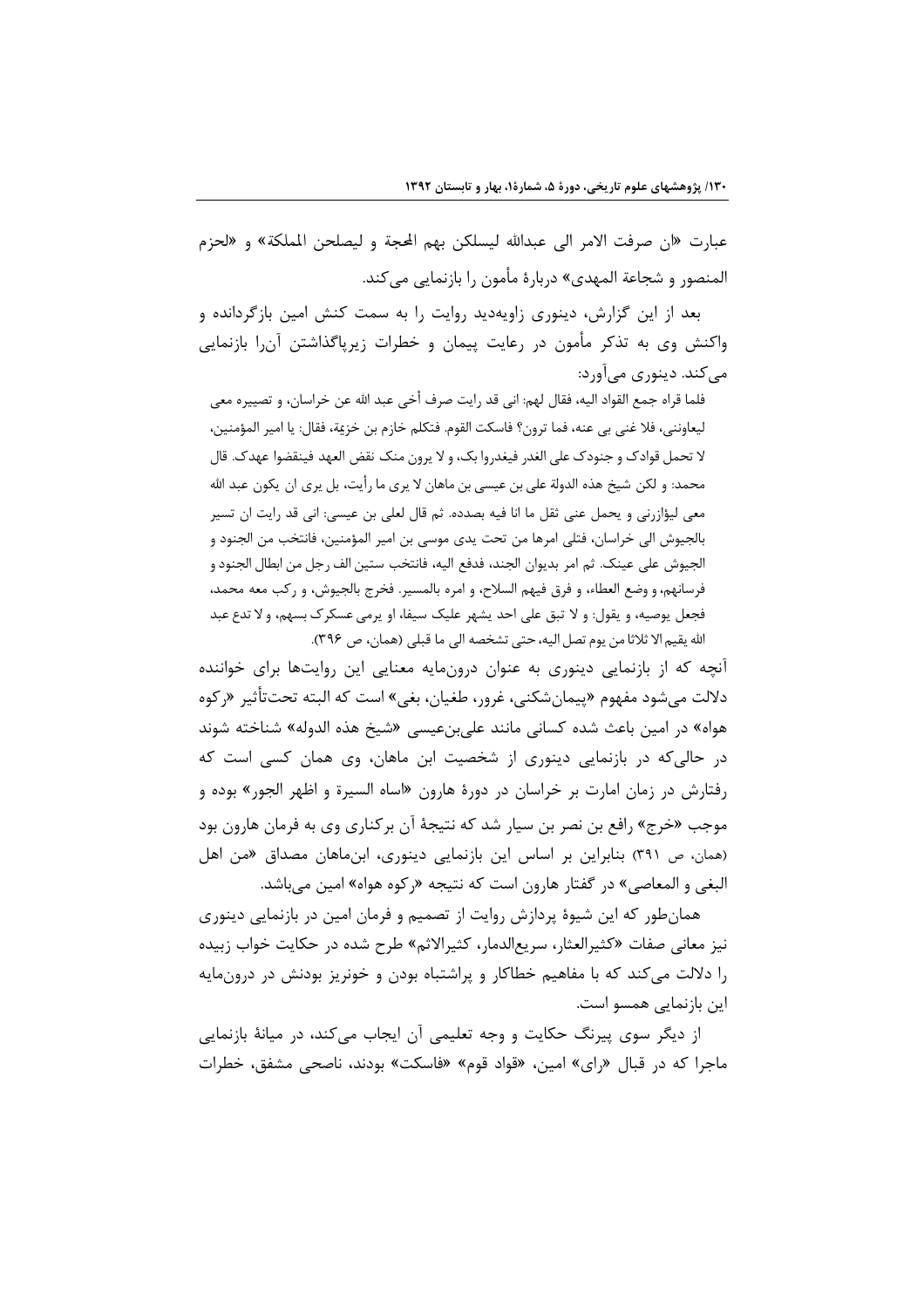«غدر» و «نقض العهد» خليفه را به وي يادآور شود. اين فرد نيز سردار وفادار عباسيان از دورۂ منصور، خازمین خزیمه است که می¢وید «یا امپرالمؤمنین، لا تحمل قوادک و جنودک علی الغدر فیغدروا بک، و لا پرون منک نقض العهد فینقضوا عهدک». اما مطابق با پیرنگ روایت، شخصیتپردازی دینوری از امین بهواسطهٔ انتخاب روایتها و مبتنی بر درونمایه آن، به نحوی است که این هشدار خازمینخزیمه موردتوجه قرار نمی گیرد و در قبال آن به «راي» ابنِماهان توجه ميشود همانِ طور كه پيش بيني خازِمِبنِ خزيمه كه اصلي اخلاقي را در ملک داري تعليم مي دهد در بازنمايي دينوري در بر جسته ساختن خيانت و شکست سرداران امین به وی بعد از شکست ری محقق می شود (همان، ص ۳۹۸ و ۳۹۹).

در عین حال بازنمایی دینوری از عملکرد امین بدین شیوه، همسوست با مؤلفههای طرح وي دربارهٔ امين كه از همان آغاز بازنمايي|ش در عهد هارون، در خواب زبيده بر آن تأكيد كرد: «عظيم الكبر، شديد الغدر، ملك غدار، قطوع للرحم». حكايت ديگر دينوري نیز مؤید چنین طرحی با محوریت غرور امین است در آنجا که از سفارش و اقدام زبیده به ابن ماهان در رعایت شأن مأمون روایت میکند و این خواستهٔ وی که «دفعت الیه قيدا من فضة و قالت: إن استعصى عليك في الشخوص فقيده بهذا القيد» ,ا برجسته مے کند (همان، ص ۳۹۶).

ادامهٔ بازنمایی دینوری از روند رویدادها نیز براساس همین طرحواره و پیرنگ برآمده از آن است. حاکمیت غرور بر روحیهٔ علی بن عیسی بن ماهان در مواجه با سپاه طاهر در درونمایه روایتها مشهود است. بر اساس روایتهای انتخابشده در بازنمایی دینوری، ابن.ماهان با شنیدن خبر آمادگی سپاه طاهر برای نبرد میگوید «و ما طاهر؟ و من طاهر؟ ليس بينه و بين أخلاء الري الا ان يبلغه اني جاوزت عتبة همذان» و بار ديگر در همدان با شنیدن افزایش آمادگی طاهر برای مقابله با وی و تذکر فرزندش «ان طاهراً لو اراد الهرب لم يقم بالري يوماً واحدا» مي ًكويد «انما تستعد الرجال لاقرانها، و ان طاهراً ليس عندي من الرجال الذين يستعدون لمثلي، و يستعد له مثلي» (همان، ص ٣٩٧).

بر این اساس مفهوم «کبر *اغ*رور» که باعث دورشدن آدمی از «حزم» است به عنوان دلالت معنایی این روایت بازنمایی میشود همانطور که انتخاب روایتی از «مشایخ بغداد» توسط دینوری در این بخش از بازنمایی رویداد که گزارش میدهد سپاهی به توانایی نظامی لشگر ابن ماهان تا آن زمان ندیده بودند، در راستای تقویت تولید دلالت همين مفهوم است.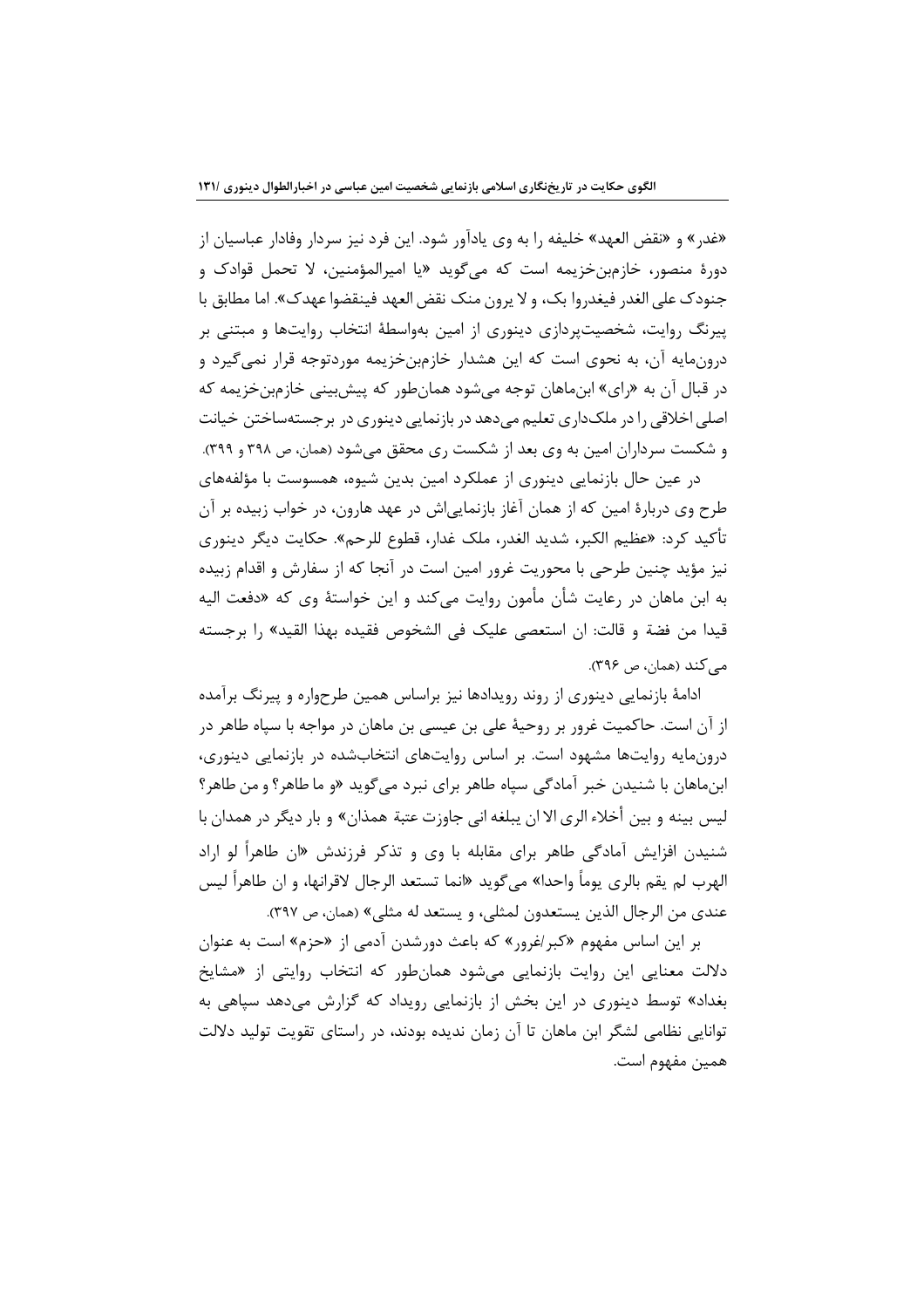در ادامه نیز دینوری با تغییر زاویه دید روایت، به سمت جناح طاهر از «مشاوره» و «حزم» وي در تصميم به خروج از ري ياد مي كند و باور او به اينكه «والنصر من عندالله» را برجسته میسازد (همان، ص ۳۹۷). نتیجه طبیعیای که برای خواننده از این طرح و پیرنگ دلالت میشود، پیروزی چشمگیر سپاه طاهر برخلاف ظاهر واقعیت در بازنمایی رویداد توسط دینوری است.

بازنمایی دینوری از ادامه روند رویدادها نیز در راستای همین طرحواره است. به کار گرفتن روایت اعزام سپاه دیگری به فرماندهی عبدالرحمن ابناوی و سفارش امین به آنان که «الا يغتروا کاغترار على بن عيسى، ولا يتهاونوا کتهاونه» در بازنمايي رويدادها (همان، ص ۳۹۸) نیز در همان راستاست تا معنای برآمده از طرحوارهٔ تفسیری دربارهٔ رابطه «غرور و زوال» از زبان امین برجسته شود. پیرنگ حکایت نیز با انتخاب و برجستهشدن روایتهای خیانت و «هزم» سرداران متعدد وی در مقابله با سیاه طاهر در بازنمایی دینوری ادامه مے بابد تا وضعیت و موقعیت امین با عبارتھای «فسقط فی یده» و «حتى ضاق محمد بذلك ذرعا» و «كان من امره ما كان» بهعنوان مصداق معناي «واهي الامر» در نتیجه «رکوه هواه» در وی دلالت شود (همان، ص ۳۹۹).

هرچند در بازنمایی دینوری از پایان ماجرا، امین پشیمان شده است و «نصحاء» و كساني مانند هر ثمهبن|عين «يحب صلاح حال محمد و الابقاء على *حشاشة* نفسه، على ان يخلع نفسه عن *خلافة* و يسلم الامر لاخيه» اما به<sub>ر</sub>غم اين انتخاب روايت، طرح روايت در قالب ضربالمثلي از فرهنگ عربي از زبان هرثمه بازنمايي مي شود كه «و شَغَل الحلي اهله ان یُعار/ اکنون کار از اندازه گذشته و از کسی کاری ساخته نیست» که معنای «حزم» را در مقابل «عثار» دلالت می کند.

به همین دلیل در ادامهٔ بازنمایی و بر اساس طرحوارهٔ تفسیری دینوری، امین باید در نهایت با پیامدهای «هواه» روبرو شود. در نتیجه دینوری با انتخاب روایتی که در آن طاهر با آگاهي از توافق هرثمه با امين براي «اخذ عهداً وثيقا» از «اميرالمؤمنين» مأمون، امين را دستگیر و به قتل می رساند (همان، ص ۴۰۰)، ماجرا را به شکلی تلخ به پایان می بخشد چرا که تنها بدین شیوهٔ بازنمایی است که وجوه تعلیمی حکایت آشکارتر و صریحتر می شود.

استخراج این دلالتها از متنی که به ظاهر دربارهٔ رویدادی واقعی گزارش میدهد در قالب تضامن معنایی آن در کارکرد عبرتآموزی اثر امکانپذیر است اما این معناها در متنی در سنت ادبی به صورتی آشکار توسط مؤلف آن به بیان درمیآیند و از آن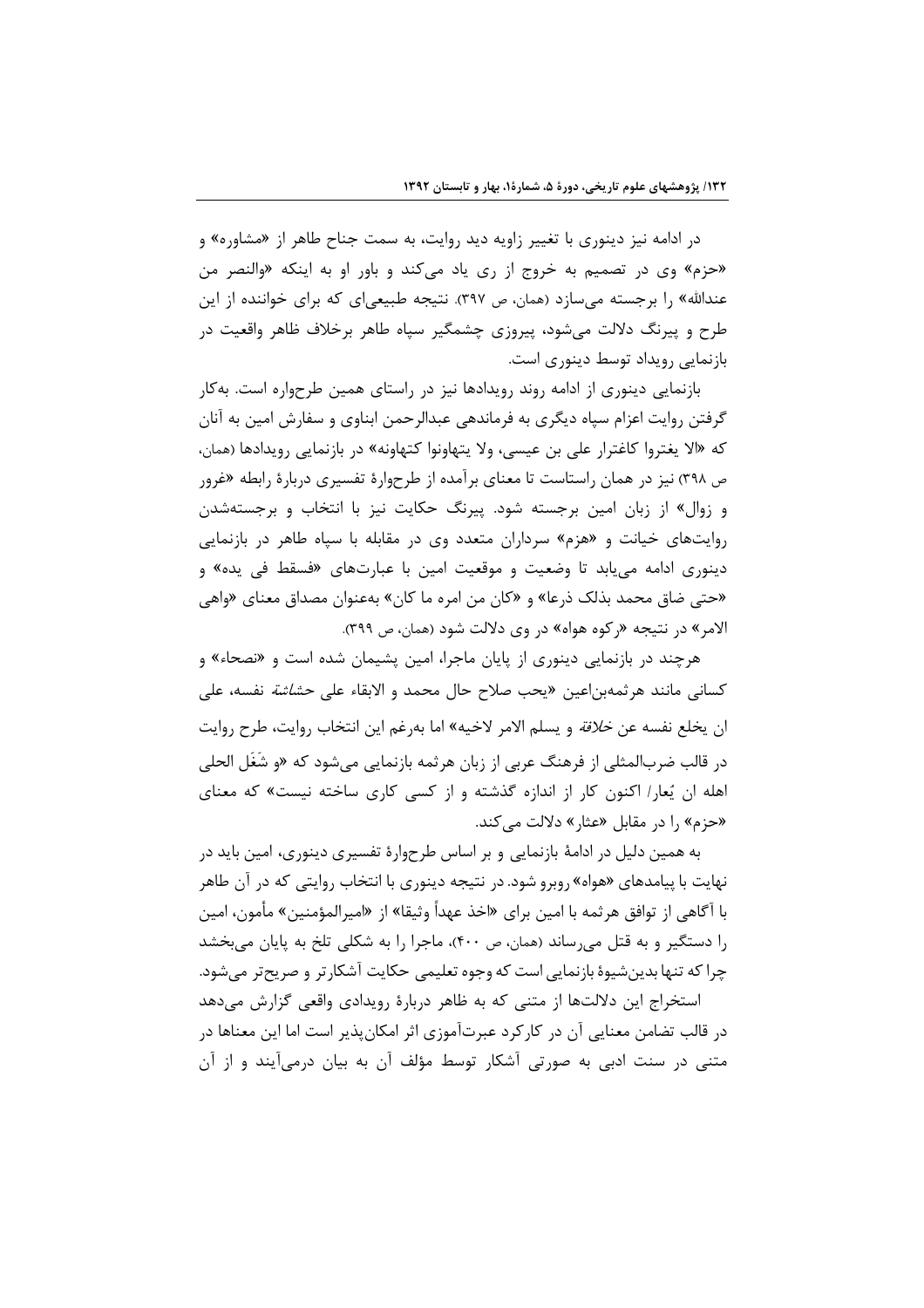حکایتها، چنین معانی|ی فهمیده میشوند بهنحویکه این معانی در وجه تعلیمی و ابعاد اندرزی و مهمتر از آن در قالب حکایت در جوامعالحکایات و لوامعالروایات عوفی (صص ٢٧٧ – ٢٩۴) به صراحت بيان مي شود:

و این حکایت متضمن فایدهٔ بزرگ است و آن آن است که بر پادشاهان و ارباب دولت واجب است کهکارهای ملک و امور سلطنت را به ارباب کفایت و شهامت حوالت کنند و دیگر وزرا را واجب است کهدر خدمت پادشاهان صافی دل و خوب اعتقاد باشند و برای غرض خویش بر پریشانی ملک او نکوشند که چون کار از حد تدارک تجاوز کند بیش به هیچ نوع تلافی نیذیرد(ص ۲۹۴). نتىحە

آنچه که بهعنوان مضمون این روایت بردازی دینوری از «انتخاب»های امین دلالت می شود عملاً همسوست با مؤلفههای عقیدتی طرحوارهٔ تفسیری دینوری متأثر از کلام معتزلی از نسبت «اختیار» انسان با «ارادهٔ الهی» به عنوان «حقیقت»ی اخلاقی که کل پیکربندی حکایت در راستای آن طرحریزی شده است. معنای حقیقت اخلاقی مستتر در این حکایت آن است که این خود آدمی است که با انتخاب «رأی»های میتنی بر «هواه» سرنوشت خود را به سوی «ضیعالامر» و زیان و خسرانِ ناشی از «غرور» رقم میزند و با ارتكاب «غدر »، «نقض پيمان» مي كند در حالي كه مي تواند با «ابي|لنفس» بودن، سرنوشت خود را بر اساس «حزم» به سمت خیر و نیکی و «صلاح» سوق دهد. همان طور که این حقیقت اخلاقی نیز از طرح حکایت دلالت می شود که نتیجه اعمال انسان به خودش برمی گردد و این قاعدهای است برای توضیح منطق حرکت تاریخ در نزد دینوری.

در عین حال که دینوری در بازنمایی خود از این رویداد، روایت آنرا مجالی قرار داده است تا درباره فلسفه سیاست همراه با مثال به مخاطبان اثر خویش آموزش دهد. این معانی تولیدشده در این بازنمایی نیز در قالب هنجارهای فرهنگ سیاسی، در آگاهی سیاسی و عمل سیاسی مخاطبان همچون یک «عبرت» تاریخی به مثابه تجربهای عملی تأثیر خواهد گذاشت بنابراین هدف مورخ مسلمانی مانند دینوری از بررسی رویدادهای تاریخی، گزارش واقعیت گذشته نیست بلکه تولید اندرزهای تعلیمی است که با بازنمایی رویدادهای تاریخی در قالب یک «واقعیت استعارهای» صورت می گیرد. یے نوشت

۱-«منظور از ادبیات تعلیمی، ادبیاتی است که نیک بختی انسان را در بهبود منش اخلاقی او میداند و هًم خود را متوجه پرورش قوای روحی و تعلیم اخلاقی انسان می کند» (مشرف، ص ۹).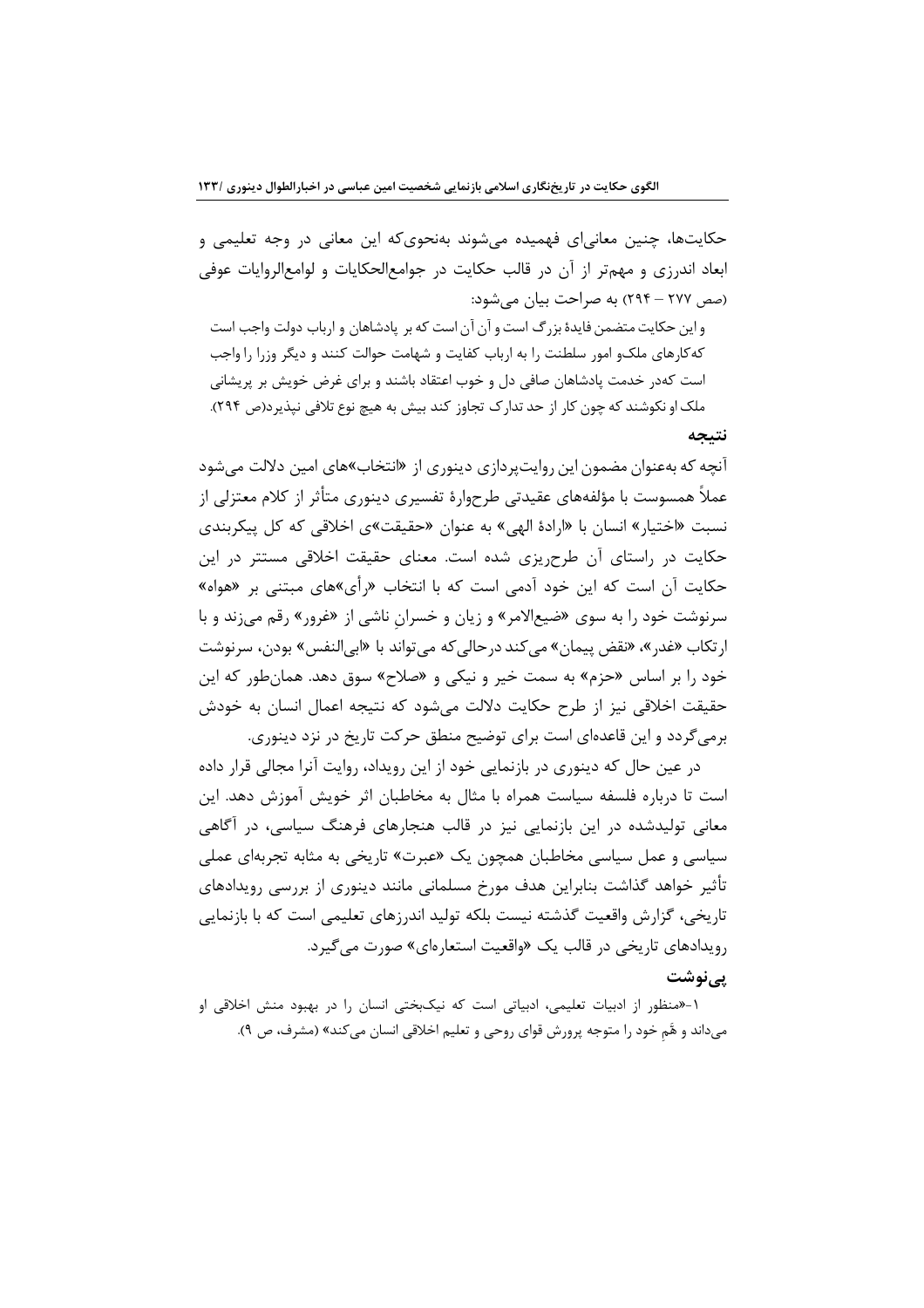۲- دربارهٔ فرم بیان «قصه» و «حکایت» نگاه کنید به مقاله با عنوان «دامنهٔ معنایی قصه در زبان عربي» در كتاب قصه در جهان اسلام (پلا، ص١٣ - ٢٠)، «حكايت به نوعي داستان سادة واقعي يا غیرواقعی گفته میشود که اغلب جنبهٔ تمثیلی دارد تا مفاهیم طرحشده در آن را وضوح و روشنی بخشد و با نظیرآوردن برای آن مفاهیم، تجسم و عینیت بیشتری را پدید آورد» (رضوانیان، صص ۳۰ - ۳۱).

٣-«أَ لَمْ تَرَ كَيْفَ فَعَلَ رَبُّكَ بِعاد (۶) إِرَمَ ذات الْعماد (٧) الَّتِي لَمْ يُخْلَقْ مثْلُها في البلاد (٨) وَ ثَمُودَ الَّذينَ جابُوا الصَّخْرَ بالْوادِ (٩) وَ فِرْعَوْنَ ذِي الْأَوْتادِ (١٠) الَّذينَ طَغَوْا فِي الْبلادِ (١١) فَأكْثَرُوا فيهَا الْفَسادَ (١٢) فَصَبَّ عَلَيْهِمْ رَبُّكَ سَوْطَ عَذاب (١٣) إِنَّ رَبَّكَ لَبالْمِرْصادِ (١۴) فَأَمَّا الْإِنْسانُ إذا مَا ابْتَلاهُ رَبَّهُ فَأَكْرِمَهُ وَ نَغَّمَهُ فَيَقُولُ رَبِّي أَكْرَمَن (١۵) وَ أَمَّا إِذا مَا ابْتَلاهُ فَقَدَرَ عَلَيْهِ رِزْقَهُ فَيَقُولُ رَبِّي أهانَن (١۶) كَلاَّ بَلْ لا تُكْرِمُونَ الْيَتِيمَ (١٧) وَ لا تَحَاصُّونَ عَلى طَعام الْمسْكين (١٨) قرآن كريم، سوره فجر

۴- این آیه در آثار مفسران معتزلی قرون نخستین اسلامی بهعنوان مؤید مسئلهٔ اختیار آدمی فهمیده شده است. جبائی، ص ۴۸۷ – ۴۸۸، کعبی، ص ۵۵، اصفهانی، ۶۰۸ - ۶۱۰، زمخشری در تفسیر این آیه با اشاره به ماجرای عمرو بن عبید ( ج ۴، ص۹۳۳) میآورد «این آیه روشنترین دلیل بر وجود اختیار انسان است و مقرر میدارد که اختیار بهدست خود آنان و وابسته به قصد و اراده آنان است» همان، ص۹۳۷.

۵- یعقوبی در میان این آثار دیدگاه خنثیتری به امین دارد و میگوید «فافسد قوم قلب محمد على المأمون و اوقعوا بينهما الشر و كان الذي يحرضه على بن عيسى بن ماهان و الفضل بن الربيع و زينا له ان يبايع لابنه بولايته العهد من بعده و يخلع المامون ففعل ذلك و بايع لابنه موسى» (ج٢، ص ٣٣۶).

۶- طبری با گزارش جزئیات رفتارهای غیراخلاقی امین و رویدادهای جدال دو برادر از میان راویان مختلف سهم عمدهای در ارائهٔ این تصویر منفی از امین دارد مانند این روایت «لما ملک محمد و کاتبه المامون و اعطاه بيعته طلب الخصيان و ابتاعهم و غالي بهم و صيرهم الخلوته في ليله و نهاره و قوام طعامه و شرابه و امره و نهيه و فرض لهم فرضا سماهم الجراديه و فرضا من الحبشان سمّاهم الغرابيه و رفض النساء الحرائر و الاماء حتى رمي بهن»، ج ٨، ص ٥٠٨.

۷- ابناعثم با ارائه هشت حکایت راجع به امین و رذائل اخلاقی و سرنوشت بدفرجام وی (ج۸، ص ٣٨۵ - ٣٩٣) در كتاب الفتوح مي آورد «لما صارت الخلافة الى محمد الامين فخلي للهو و اللعب و النزهة و ثم انه ابتاع انواع الجواهر و اشتغل بالنساء و ....» (همو، صص ۴۰۳ - ۴۱۷).

۸- مسعودی نیز در مروج|لذهب از همان حکایتهای دینوری استفاده میکند اما شرح مفصلی از رویداد و بهخصوص چگونگی محاصرهٔ بغداد توسط طاهر و سقوط امین ارائه می کند (ج ۴، صص ۲۱۰ -۲۱۵ و صص ۲۶۱ -۲۶۲).

#### منابع

ابن|ثير، عزالدين، الكامل في التاريخ، ج ع، دار صادر، بيروت، ١٩۶۵. ابناعثم كوفي، احمد بن علي، الفتوح، تصحيح على شيري، ج ٨، دارالاضواء، بيروت، ١٩٩١. ابن خلدون، عبدالرحمن، تاريخ ابن خلدون، تصحيح سهيل زكار، دارالفكر، بيروت، ١۴٠١. ابن خياط، خليفه، تاريخ خليفهبن خياط، تصحيح مصطفى نجيب فواز، دارالكتب العلميه، بيروت، ١٩٩۵.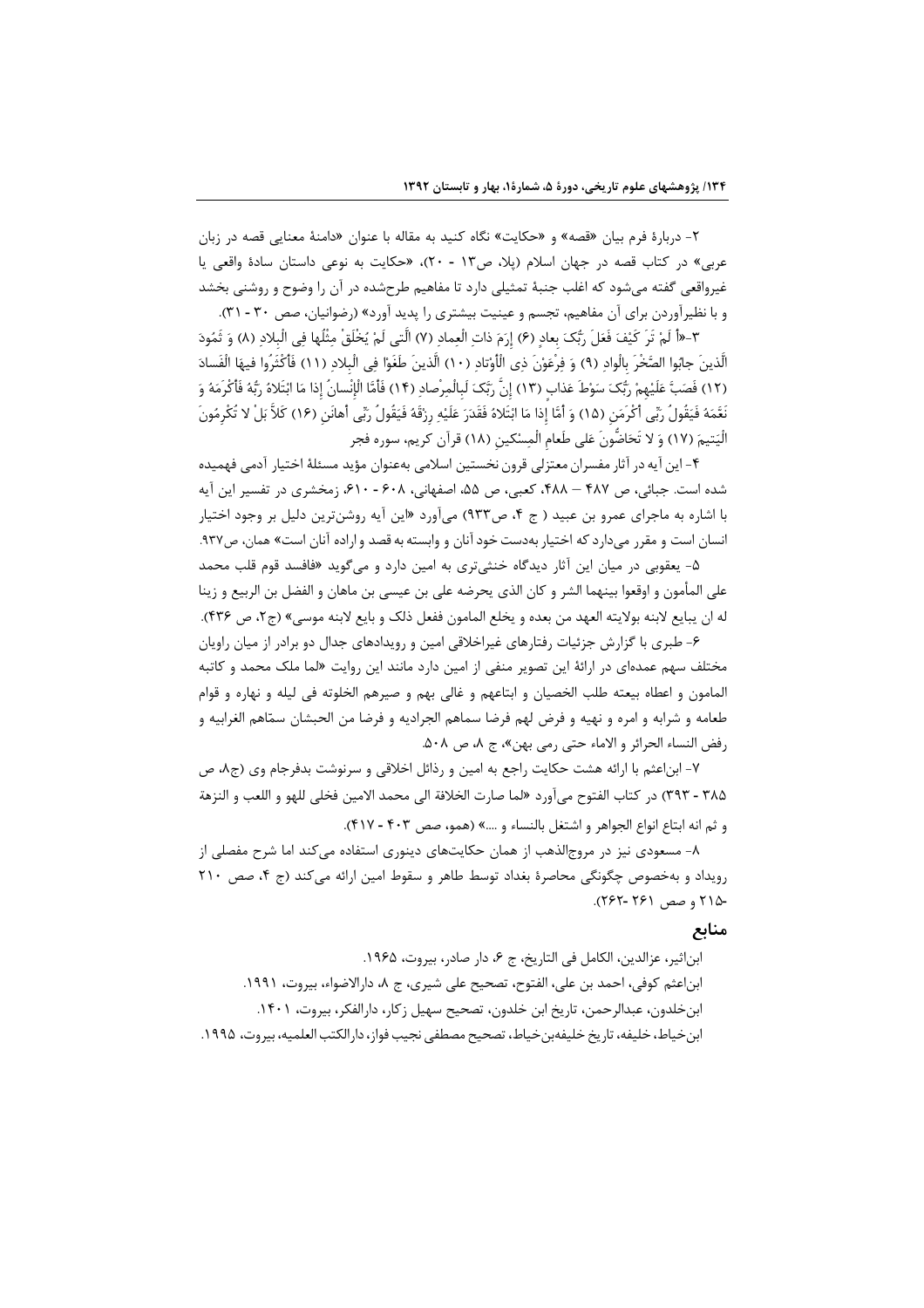ابنطقطقي، محمد بن علي، الفخرى في الاداب السلطانية و الدول الاسلامية، تحقيق ممدوح حسن محمد، مكتبة الثقافه الدينيه، مصر، بي تا.

ابنقتيبه دينوري، عبدالله بن مسلم، المعارف، تصحيح ثروت عكاشه، دا, الكتب، مصر، ١٩۶٠.

احمدوند، عباس، نهاد ولایتعهدی در خلافت اموی و عصر اول عباسی، پژوهشگاه علوم و فرهنگ اسلامی، قم، ۱۳۹۰.

اصفهاني، محمد بن بحر، جامع التأاويل لمحكم التنزيل، به كوشش محمود سرمدي، انتشارات علمي و فرهنگی، تهران، ۱۳۸۸.

اقبال، عباس، تاريخ ايران از صدر اسلام تا انقراض قاجاريه، تصحيح محمدباقر عاقلي، انتشارات نامک، تھران، ۱۳۷۸.

ايوب، ابراهيم، التاريخ العباسي السياسي و الحضاري، شركة العالمية للكتاب، لبنان، ١٩٨٩. بامشکی، سمیرا، روایتشناسی داستانهای مثنوی، نشر هرمس، تهران، ۱۳۹۱.

بیات، عزیزالله، تاریخ ایران از آغاز تا سلسله پهلوی، انتشارات جهاد دانشگاهی، تهران، ۱۳۸۴.

پلا، شارل، «دامنه معنایی قصه در زبان عربی»، ترجمه ابراهیم موسیپور، قصه در جهان اسلام، نشر چشمه، تهران، ۱۳۹۰.

جبائي، محمد بن عبدالوهاب، تفسير ابي على الجبائي، جمع و اعداد و تحقيق خضر محمد نبها؛ تقديم رضوان السيد، دار الكتب العلميه، بيروت، ٢٠٠٧.

جميلي، رشيد عبدالله، دراسات في خلافة العباسية، مكتب المعارف، بغداد، ١٩٨۴.

حسن، ابراهيم حسن، تاريخ سياسي اسلام، ترجمه ابوالقاسم پاينده، انتشارات جاويدان، تهران، ١٣٧۶. خضري، سيد احمدرضا، تاريخ خلافت عباسي از آغاز تا پايان آلبويه، انتشارات سمت، تهران، ١٣٧٨. خواندمير، غياثالدين، تاريخ حبيب السير في اخبار افراد البشر، تصحيح جلالالدين همايي، ج ٢، نشر خيام، تهران، ١٣٣٣.

> دوري، عزيز، عصر عباسي الاول، دارالطليعه، بيروت، ١٩٩٧. ديپل، اليزابت، پيرنگ، ترجمه مسعودي جعفري، نشر مركز، تهران، ١٣٨٩.

دينوري، ابوحنيفه، اخبارالطوال، تصحيح عبدالمنعم عامر، مكتبهٔ المثنى، بغداد، بي¤.

رابینسون، چیس. اف، تاریخنگاری اسلامی، ترجمه مصطفی سبحانی، پژوهشکده تاریخ اسلام، تهران،١٣٨٩.

رضوانیان، قدسیه، ساختار داستانی حکایتهای عرفانی، نشر سخن، تهران، ۱۳۸۹. رفاعي، احمد فريد، عصر المأمون، ج ١، مطبعهٔ دارالكتب المصريه، قاهره، ١٩٢٨. روزنتال، فرانتس، تاریخ تاریخنگاری در اسلام، ترجمه اسدالله آزاد، آستان قدس رضوی، مشهد، ۱۳۶۵ زرین کوب، عبدالحسین، تاریخ مردم ایران، ج ۲، نشر امیر کبیر، تهران، ۱۳۷۷. زمخشري، محود بن عمر، تفسير كشاف، ترجمه مسعود انصاري، ج ۴، نشر ققنوس، تهران، ١٣٩١. ستاری، جلال، «اسطوره و قصه از منظر عالم المثال»، ترجمه و تألیف جلال ستاری، جهان اسطورهشناسی اسطوره در جهان عرب و اسلام، نشر مرکز، تهران، ۱۳۸۴.